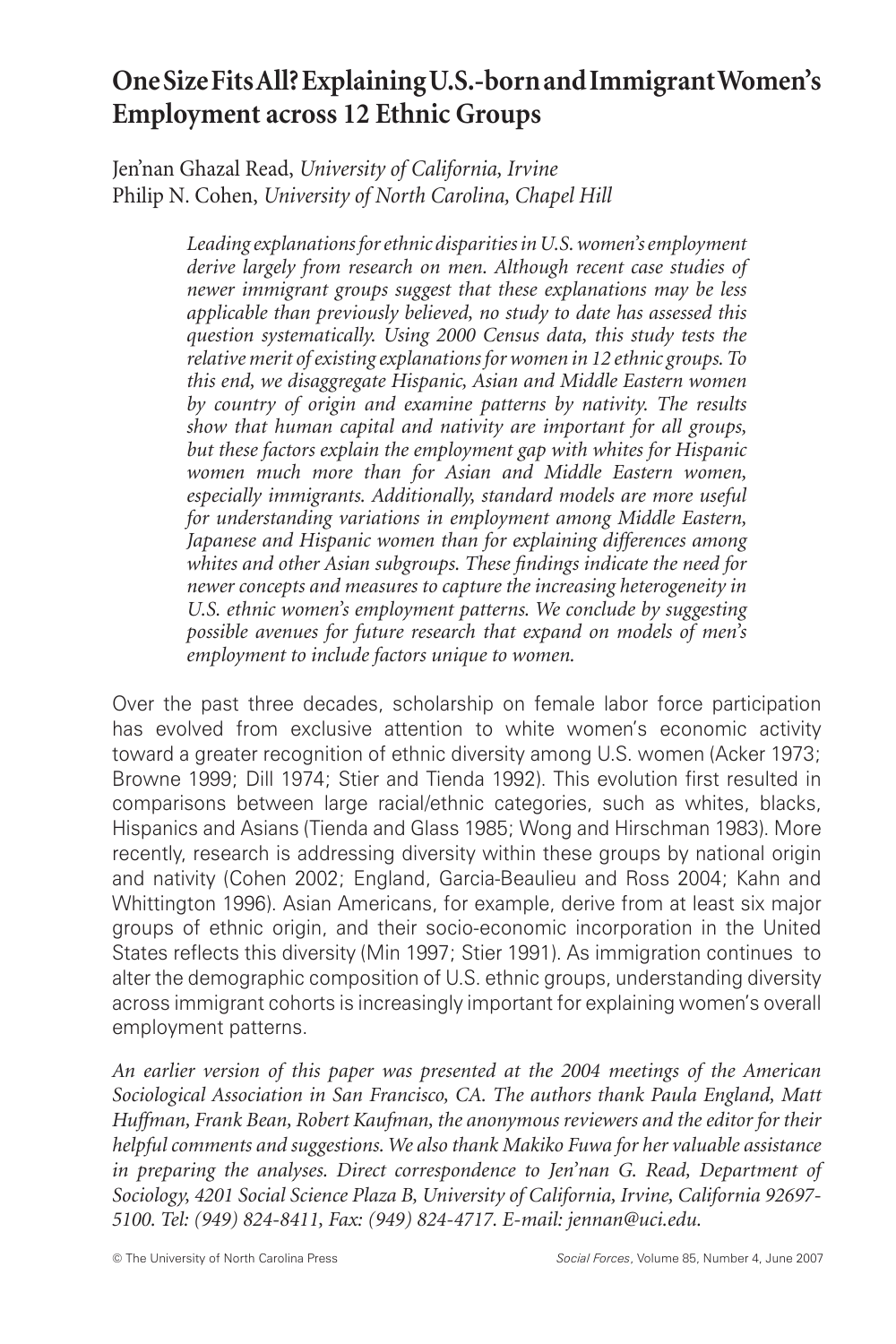Leading explanations for ethnic variation in women's labor force participation derive largely from research on men (e.g., Borjas 1994) and focus on differences in their human capital characteristics (e.g., education and English language), labor market factors (e.g., industrial restructuring and discrimination), cultural assimilation (e.g., nativity and duration of U.S. residency), and family structure (e.g., household size and income). However, the relative merit of these arguments for explaining differences both across and within ethnic groups has not faced empirical scrutiny, and recent case studies suggest that these explanations may be insufficient for understanding the experiences of immigrant women (Espirutu 2001; Gold 2002; Hondagneu-Sotelo 2003; Read 2004a). For example, Korean immigrant women have relatively high rates of labor force participation despite their low levels of English language ability (Min 1997), and Iranian and Arab immigrant women have high levels of educational attainment and low fertility rates but relatively low rates of employment (Dallalfar 1994; Read 2004b).

Given these atypical patterns and the growing ethnic heterogeneity in the United States, this study examines how well conventional explanations of female employment apply to 12 different ethnic groups of women, with a focus on differences by national origin and nativity. The analysis uses 2000 Census data to answer two related questions: 1.) to what extent do existing theories explain differences in employment within each ethnic group?; and 2.) to what degree do they explain differences from U.S.-born white women? In answering these questions, we expand prior studies in three ways. First, we assess the need for more complicated models of female labor force participation by comparing the relevance of existing theories both across and within groups. Our goal is not to dismiss prior theories, but rather to test their applicability across a range of ethnic groups, including newer, lesser-known populations and to assess how well theories derived from research on ethnic men's employment fit ethnic women. This will allow identification of areas where we can improve our current theoretical and methodological approaches to research on female employment. Second, we disaggregate the labor market participation of Hispanic and Asian women by country of origin and nativity, which allows for a more detailed understanding of differences within these two large and growing populations. Finally, we examine the labor force participation of Middle Eastern women, an emergent group that has received little attention in research on female employment and ethnic inequality (Bozorgmehr, Der-Martirosian and Sabagh 1996; Read 2004a, 2004b). Rather than propose new theories or explanations, which at this stage require intensive case studies with multiple methods (e.g., Read 2004a), we offer an overview of the applicability of common existing explanations to help motivate and focus future research.

## **Conventional Explanations for Female Employment**

Female employment rates in the United States vary considerably by ethnicity. Among white and black women, for example, more than three-quarters of adults are in the labor force, compared with less than two-thirds of Hispanic women (U.S. Bureau of the Census 2000). There is also important variation by national origin. Among Asian women, for example, Filipinas are most likely to be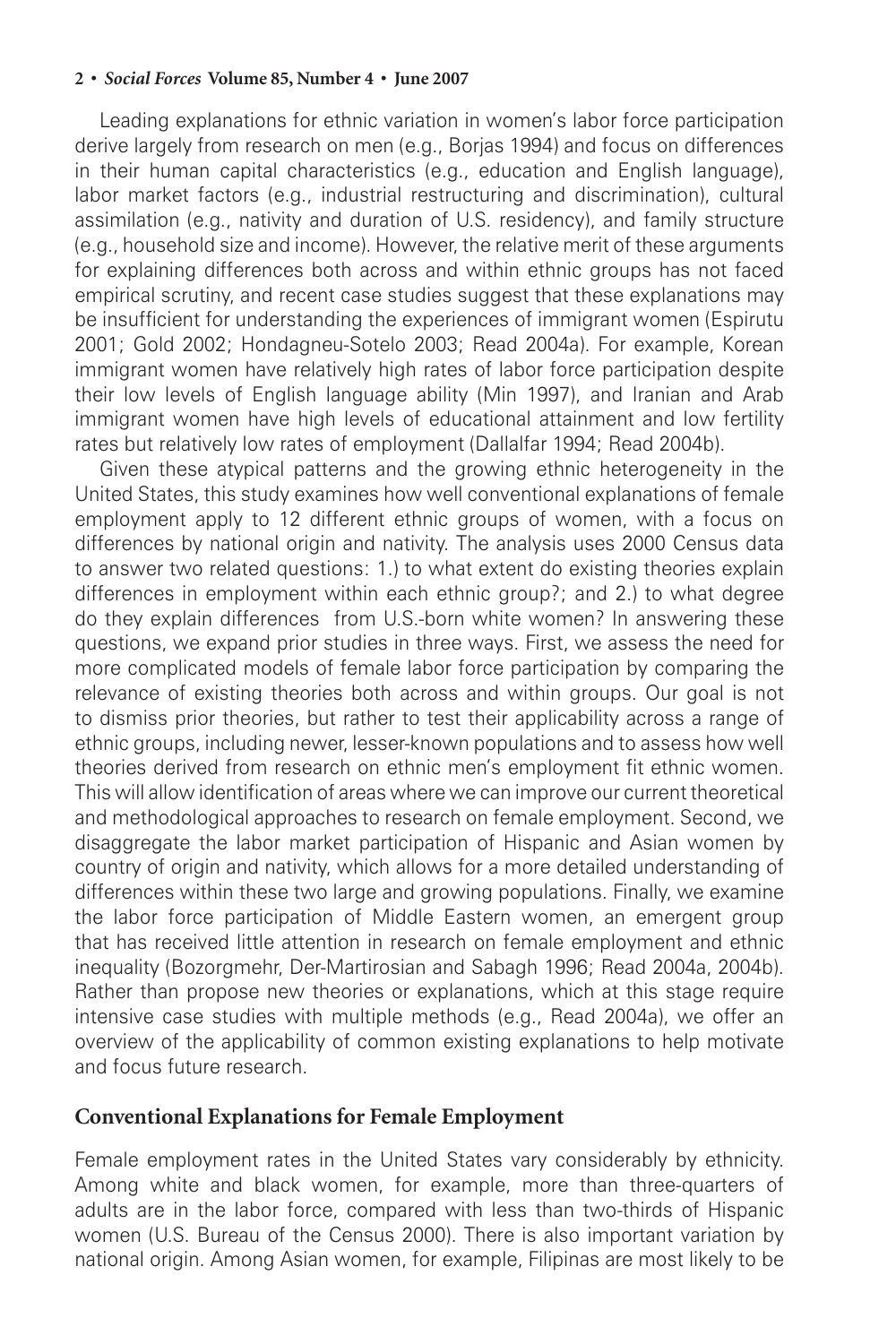employed (84 percent), and rates as low as 65 percent are seen among Asian Indian women (Table 1). Nativity adds another layer of complexity, with foreignborn Filipinas having higher employment rates than U.S.-born Filipinas, with the pattern reversed for Chinese and Japanese women.

This complexity clearly poses challenges for existing explanations of women's employment. Are some determinants of employment universal while others are more group-specific? Evidence compiled for leading theories suggests this may be the case. The most popular and consistent theory is that human capital characteristics account for most variation in women's labor supply across ethnic groups (England et al. 2004; Kahn and Whittington 1996). Formal education has historically been a significant predictor of women's employment (Cohen and Bianchi 1999). In a recent comparison of white, black and Latina (Mexican, Cuban and Puerto Rican) women, for example, education accounted for a substantial portion of group differences in employment (England et al. 2004). Education also helps explain differences between immigrant and native-born women. However, empirical support for this claim is mixed and comparisons of immigrant and nonimmigrant women are rare (Schoeni 1998). Common proxies for human capital may not capture systematic variation in the underlying qualities at issue (e.g., the nature of education received before immigration), resulting in returns to human capital measures that vary across ethnic and nativity groups.

A second leading explanation for differences in women's employment focuses on family conditions (Greenlees and Saenz 1999; Kahn and Whittington 1996; Tienda and Glass 1985). Children, especially young children, reduce women's labor force participation rates (Cohen and Bianchi 1999). Older children can have the opposite influence, improving women's work opportunities by assisting them with their domestic responsibilities. Household financial resources are also important, affecting the need for women's earnings (Stier and Tienda 1992). Family structure matters for immigrant women's economic activity because the presence of extended family members, which is more common among immigrants, may contribute domestic support, freeing women to participate in the labor force (Cohen 2002; Kahn and Whittington 1996). Here again, however, the social roles played by extended family members may vary across ethnic groups in ways that are not captured by simple household composition data (Casper and Cohen 2002), resulting in systematic differences in family effects on employment.

A third school of thought stresses the importance of local labor market conditions (Bean and Tienda 1987; Browne 2000; Greenlees and Saenz 1999). Some labor markets have higher concentrations of female-typed occupations, which contribute to higher women's employment rates (Cotter et al. 2000), but this structural effect has not been tested across ethnic groups. Research on immigrant populations highlights the importance of local ethnic enclaves for female employment (Greenlees and Saenz 1999), but again the literature here is somewhat mixed. Higher levels of ethnic concentration can allow immigrant women to work in environments where the use of their native language and previous work experience provide considerable opportunities for employment (Min 1997; Portes and Bach 1985). However, ethnic enclaves are often associated with a stronger presence of traditional culture, which can inhibit women's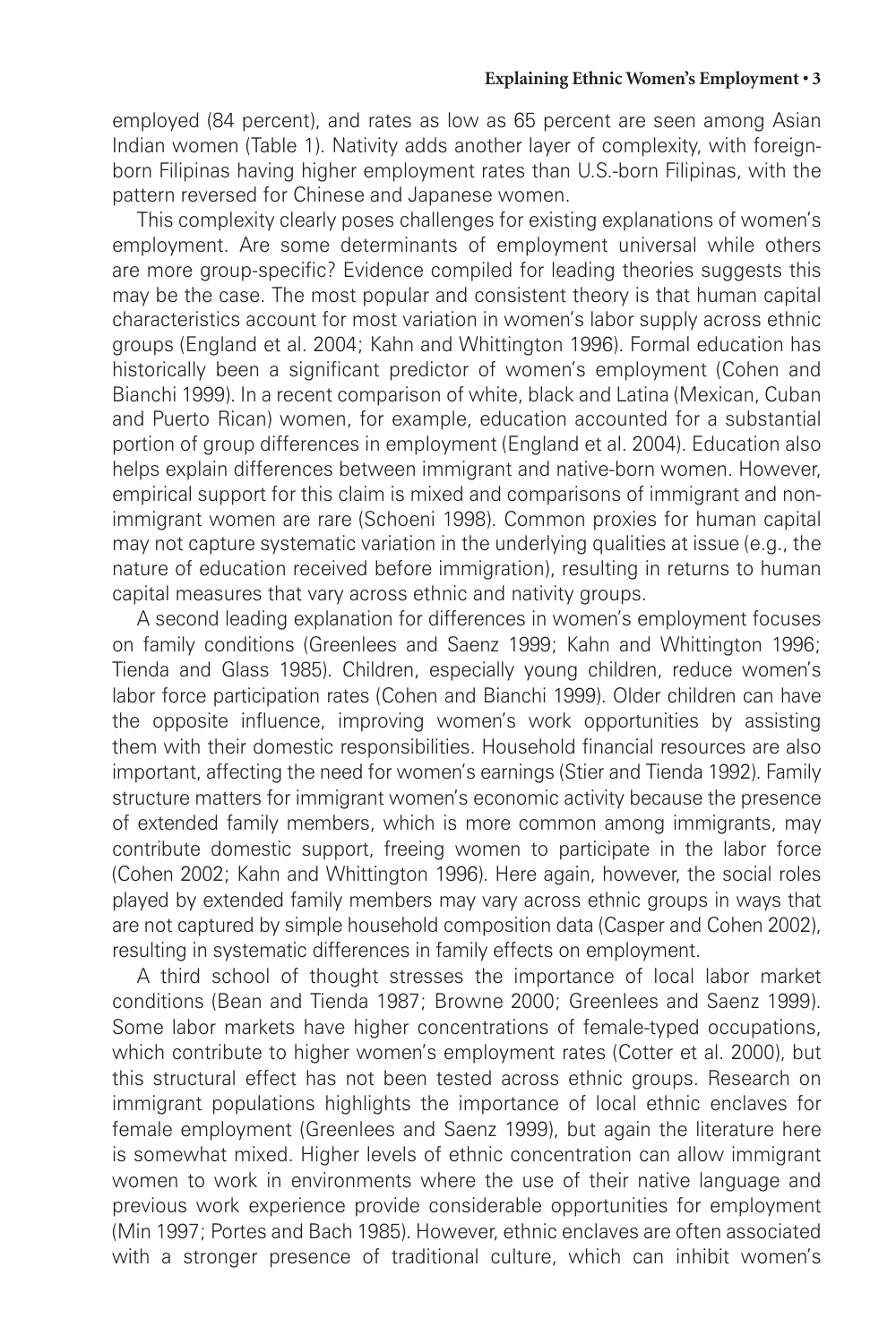employment (Read 2004a). Because this will depend on the nature of the enclave, these effects may vary across ethnic groups as well.

Finally, numerous studies underscore the importance of cultural assimilation for women's labor force activity (Hazuda et al. 1988; Read 2004a; Schoeni 1998; Yamanaka and McClelland 1994). According to this perspective, women with longer duration of U.S. residency have higher employment rates than more recent immigrant arrivals because they are more likely to possess the skills needed to navigate the labor market (e.g., English language proficiency) and have had greater exposure to U.S. cultural norms on gender equality, which promote women's public sphere activity. Newer immigrants, in contrast, typically maintain stronger ties to their countries of origin and/or live in ethnic enclaves where female domesticity is central to the reproduction of culture (Ebaugh and Chafetz 1999; Read 2003). An exception to this general pattern is the case of high-skilled immigrant workers, such as Filipina women. Capturing cultural assimilation in representative datasets is difficult, and most research has relied on nativity status and duration of U.S. residency as proxies. Clearly, however, these broad measures could affect women's employment differently across ethnic groups.

This review suggests that structural and cultural variation in the dynamics surrounding women's employment opportunities and decisions, as well as qualitative variation in the concepts measured, pose potential problems for the goal of a common set of explanations for women's employment. Evidence accumulated in research on newer immigrant groups supports this view, as we show next.

## **New Evidence on Immigrant Women's Employment**

Recent case studies indicate that existing theories may be less generalizable than previously believed, or at least that common measures used to tap these theories are inadequate for capturing the experiences of some ethnic groups of women (Light and Gold 2002; Hondagneu-Sotelo 2003; Read 2004b). In the case of formal education, for example, U.S. Census data show that the positive relationship between schooling and employment holds only for some groups of women. Mexican women have low levels of education and correspondingly low rates of employment, and white and Filipina women have higher rates of both (U.S. Bureau of the Census 2000). But the story is quite different for Asian Indian, Arab, Iranian and Korean women, all of whom have much lower employment rates than would be expected given their high educational achievements. For example, Asian Indians have higher average education levels than Filipinas, but employment rates almost 20 percentage points lower.

Looking more closely at case studies of Middle Eastern immigrant women is instructive. Arab and Iranian immigrant women have educational attainments and English language proficiency levels that are second only to Filipina immigrant women and fertility rates that are equal to U.S.-born, non-Hispanic white women (Bozorgmehr et al. 1996; Read 2004a; Schoeni 1998). However, their employment rates are among the lowest of all immigrant groups, a finding that contradicts human capital and family models and cannot be attributed solely to labor market discrimination or family income (for a review see Read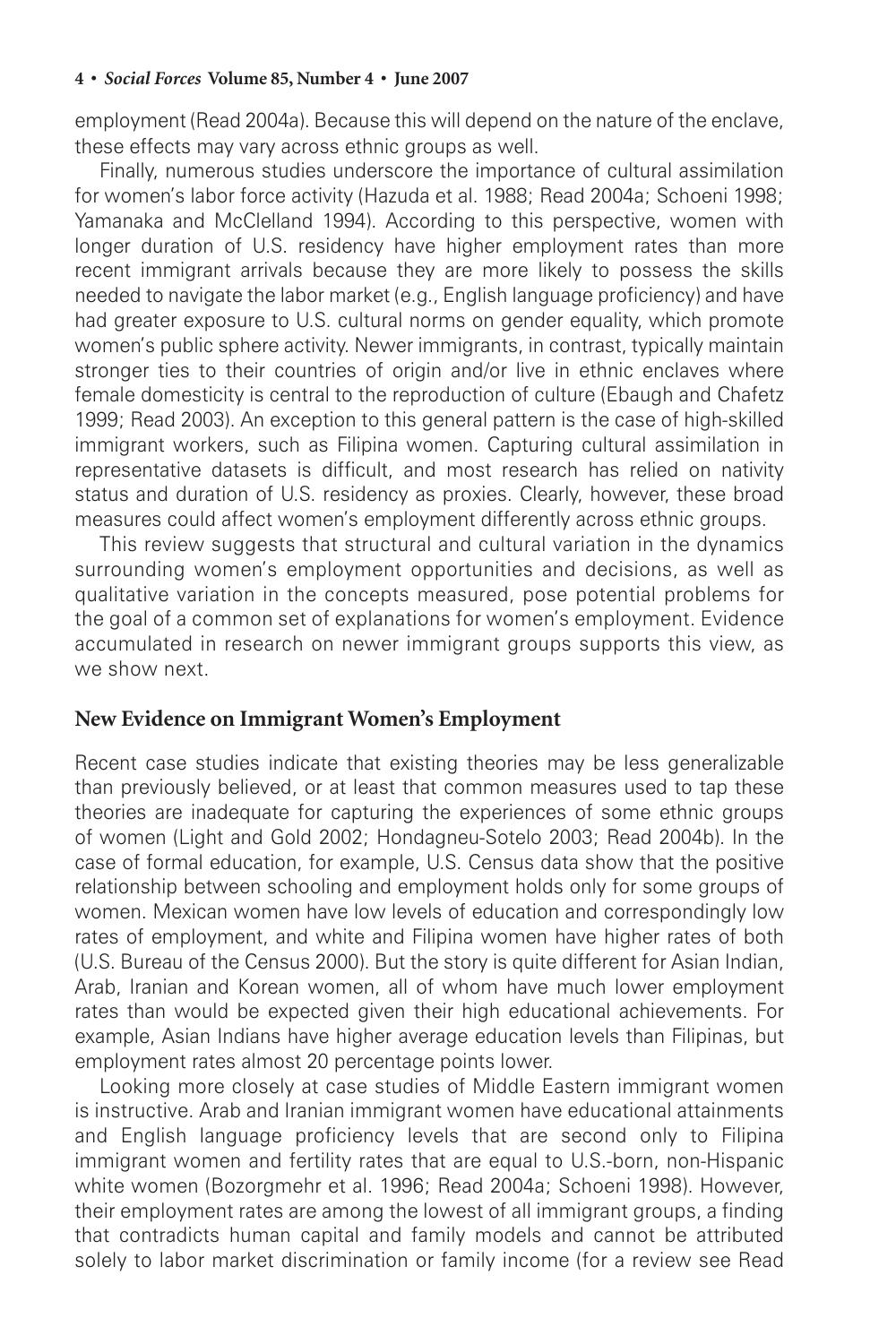2004a). Jewish immigrant women similarly exhibit favorable characteristics for employment, but their employment rates are also lower than conventional models would predict (Gold 1995; 2002).

In explaining these atypical patterns, scholars highlight diverse migration experiences of immigrant women relative to men (Espirutu 2001; Dallalfar 1994; Hondagneu-Sotelo 1994; Light and Gold 2000). Women not only differ in their opportunities to migrate, but also in their subsequent settlement in the United States. Many women immigrate as wives and mothers, others as refugees, and a smaller number immigrate as high-skilled workers. In each of these cases, cultural prescriptions for women's domestic and family responsibilities may mitigate the effects of conventional factors (e.g., education) on their employment decisions. For example, women's education may be encouraged as a cultural strategy to ensure that children receive proper socialization during their upbringing, rather than as a path to higher earnings (Bozorgmehr 1998; Hartman and Hartman 1996; Read 2004a). Within this cultural context, human capital explanations may be appropriate for estimating men's employment but may be insufficient for explaining ethnic variation in women's labor force participation – women may have high levels of educational attainment but remain out of the labor force to fulfill cultural obligations within the home.

While these and other studies are beginning to question the applicability of existing frameworks for understanding ethnic disparities in women's employment, no study to date has provided a systematic, comparative examination of the determinants of U.S. women's employment, by nativity, across ethnic populations. This study assesses the relative merit of conventional explanations of female labor force participation for 12 ethnic groups of U.S. women by nativity and immigration period. The analysis focuses on two related questions: 1.) to what extent do census-based measures of human capital, family structure and cultural assimilation affect women's employment differently by ethnicity and nativity? and 2.) to what extent do these factors explain employment differences by ethnicity and nativity from white women? In short, how well do conventional models fit different groups of U.S. women and how well do they explain differences between groups?

## **Data and Methods**

Data for this study come from the 2000 U.S. Census 5% Public Use Microdata Sample (PUMS). The sample consists of civilian women ages 18-64 who lived in metropolitan areas (and for whom the metro area of residence is identified), and who did not live in group quarters in 2000. The dependent outcome is coded as a dummy variable indicating whether each woman was employed at all in the previous year. Among the several possible indicators of women's employment, we use this because of problems that have been identified with the current employment variable in Census 2000, which produced very low estimates of current employment (Sayer, Cohen and Casper 2004). Members of most minority groups, immigrants, and people for whom English is not a first language were more likely to misreport their employment in the 2000 Census. Because this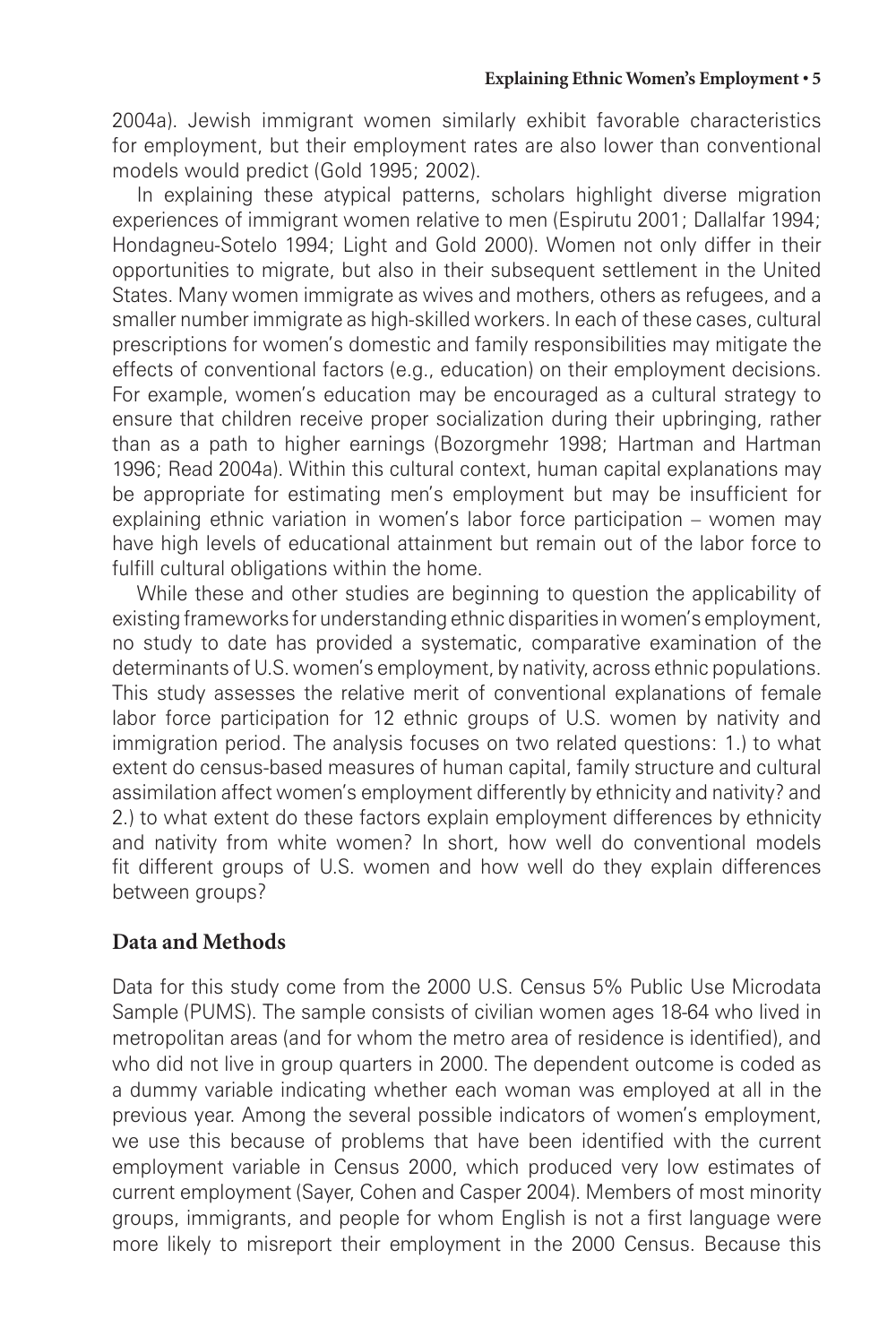may have resulted from a change in the wording of an employment question, we use information about employment in the previous calendar year, for which wording did not change.<sup>1</sup> In models predicting women's employment with this dichotomous indicator, we use logistic regression.

Our principal independent categorization, ethnicity, is complicated by several aspects of the 2000 Census data. Some identities are recorded as "races," including specific Asian and Pacific Islander nationalities, blacks and whites. Latino origin identities are recorded on a separate "Hispanic or Latino origin" question. Two other identities we code – Arab and Iranian – are available from the ancestry question or from the place of birth question, which were both open ended. Latinos, Arabs and Iranians in particular therefore have the opportunity to report conflicting racial-ethnic identities. Finally, some respondents took advantage of the new opportunity in the 2000 Census to identify multiple racial identities.

Our scheme codes each woman into one of 12 specific identity groups, in the following order: *Iranian*, based on the place of birth and ancestry questions; Arab, based on the place of birth and ancestry questions;<sup>2</sup> Latino (separated into *Mexican*, *Puerto Rican*, *Cuban*), based on the Latino origin question; Asian (separated into *Chinese*, *Japanese*, *Filipino*, *Indian*, *Korean* and *Vietnamese*) based on the race question; finally, the remaining respondents coded as *White* on the race question. For simplicity, the small number of women not coded into one of those categories was excluded from the analysis. We also exclude African Americans and American Indians because both of these groups have very low rates of immigration. For example, less than 10 percent of working age African-American women are foreign born, which more closely resembles the nativity composition of white women (5.5 percent are foreign born) than any of the other ethnic groups included in this study, each of which is at least 50 percent foreign born.3 Moreover, in the case of African Americans, the foreign born are more culturally distinct from the U.S. born than is the case for all the other ethnic groups, all of whom have more continuous migration streams connecting their ancestral homelands to those in the United States.

There are different methods of identifying Arab ethnicity using census data (Kulczycki and Lobo 2002). Separating the population into national origin subgroups is difficult due to sample size constraints; thus, most research uses the ancestry question and/or place of birth to identify people of Arab descent. We attempt to maximize the correct identification of women who see themselves as Arab by using both place of birth and ancestry. Among the 15,491 Arab women we identify in the sample, 32.1 percent were identified by both place of birth and ancestry, 17.1 percent were identified by place of birth but did not specify an Arab ancestry, and the largest group – 50.8 percent – offered Arab ancestry but not place of birth. Racially, 80.9 percent were coded as white only, an additional 11.8 percent were coded as white and "some other race," and 1.1 percent were "some other race" only, for a total of 93.8 percent who offer no racial identification that might contradict their classification as Arabs. Iranians (Persians) are analyzed separately because they do not share a language or cultural history with Arabs.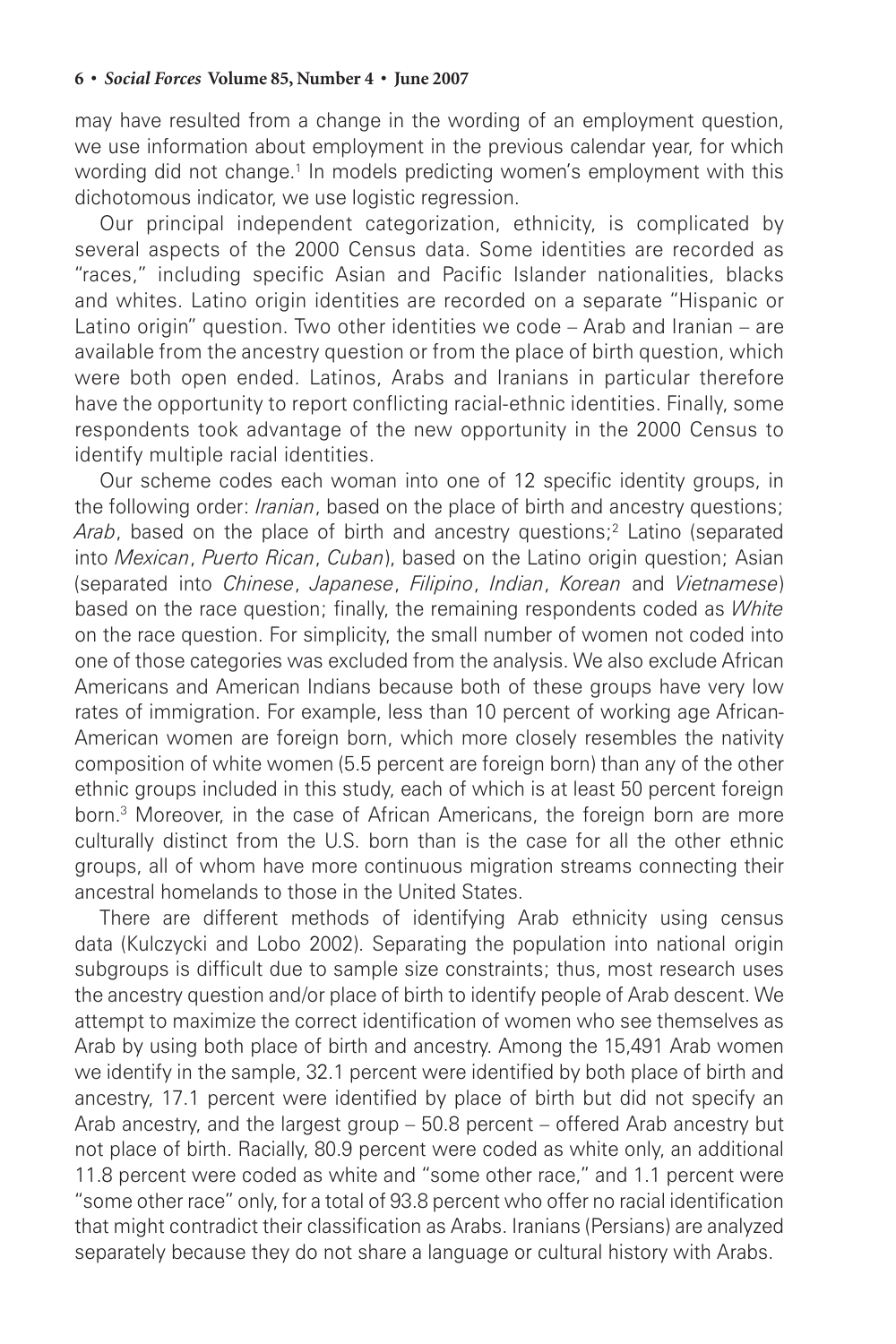We include several measures to assess the effects of human capital, family structure, cultural assimilation and labor market factors on women's employment. For human capital we use dummy-variable indicators for educational attainment (high school graduate, some college, four-year degree, advanced degree), and a dummy variable indicating women who are currently attending school. We measure English ability with a dummy variable indicating those women who report *not* speaking English "very well" (a question only asked of people who report not speaking English at home).

The influence of family structure on employment is captured with a continuous variable for the number of the householder's own children in the household and a dummy variable indicating if any of those children are less than 6 years old. We account for marital status with one dummy variable indicating women who are currently married and another for those formerly married (separated, divorced or widowed). We also control for the natural logarithm of other income coming into the household (total household income less women's own income). As proxies for cultural assimilation, we use a series of dummy variables indicating women who are U.S.-born (the excluded category), and those who immigrated before 1970, from 1970 through 1979, from 1980 through 1989, and from 1990 through 2000.4

Finally, we control for several local area characteristics that serve as proxies for labor market conditions (Greenlees and Saenz 1999). We include women's employment rate as a proportion of men's employment rate, the local unemployment rate (defined as the share of adult labor force members who are not employed), and degree of ethnic concentration in each woman's home metropolitan area. This last variable equals the percent of the local area population that is own-ethnicity divided by the percent of all metropolitan area residents in the country who are of the woman's own ethnicity. For example, Arabs are .59 percent of all people who live in metropolitan areas, but 2.5 percent of the Detroit metropolitan area. So Arabs in the Detroit metropolitan area have a score of (2.5  $/ .59 = 4.2$ ). Individuals with higher scores on the ethnic concentration variable are living in local areas with more of their co-ethnics. Our final control variable is age, measured as a continuous variable.

The analysis proceeds through several steps. First, we present descriptive statistics and employment rates for 1999 for each group. Next, we assess the efficacy of our model for explaining the odds of employment for each group separately (with tests for differences in the effects from the white model). Finally, we test differences in employment odds between each group and U.S.-born white women, measuring the extent to which those differences are explained as variables representing the key theories are added to the models. The models are simple logistic regressions, and differences between coefficients are evaluated by the overlap of 95 percent confidence intervals for the estimates. We note that, because of the very large sample size, most coefficients, and differences between the coefficients, are estimated with a high degree of confidence. Rather than set an arbitrarily higher standard of statistical significance because of the large sample size, we report conventional tests of significance and focus our discussion on the direction and magnitude of the effects and differences.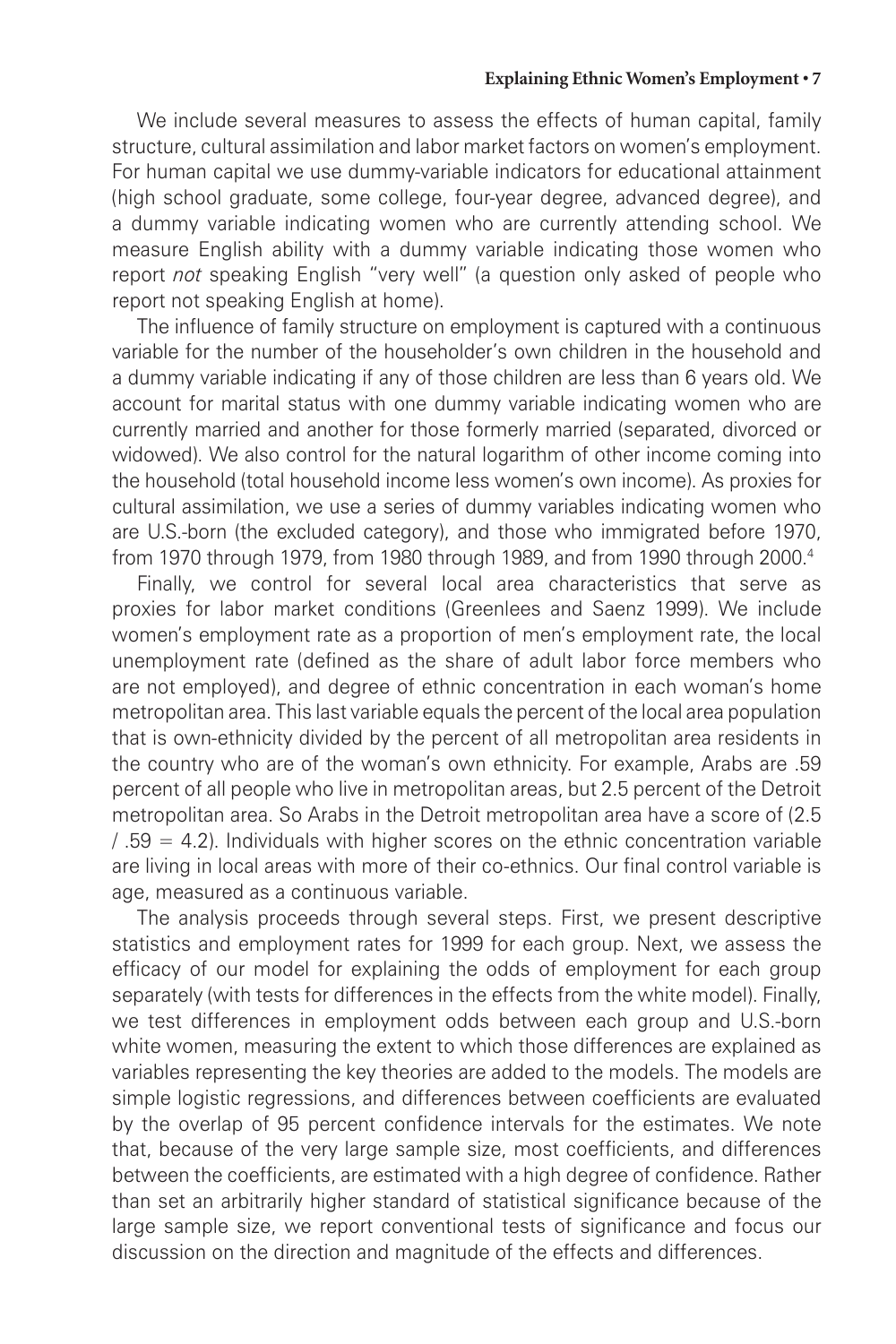|                       |              |                | <b>Puerto</b>     |                   |                   |                    |
|-----------------------|--------------|----------------|-------------------|-------------------|-------------------|--------------------|
|                       | <b>White</b> | <b>Mexican</b> | Rican             | Cuban             | <b>Chinese</b>    | Japanese           |
| Employed in 1999      | .82          | .65            | .69               | .74               | .74               | .75                |
| Nativity              |              |                |                   |                   |                   |                    |
| U.S. Born             | .95          | .43            | .48               | .22               | .16               | .51                |
| Immigrated 1990+      | .02          | .24            | .12               | .21               | .34               | .23                |
| Immigrated 1980-89    | .01          | .17            | .13               | .16               | .30               | .09                |
| Immigrated 1970-79    | .01          | .11            | .09               | .12               | .15               | .08                |
| Immigrated prior      |              |                |                   |                   |                   |                    |
| 1970                  | .02          | .05            | .18               | .29               | .06               | .08                |
| English not very well | .02          | .46            | .29               | .43               | .52               | .26                |
| Education             |              |                |                   |                   |                   |                    |
| Less than high school | .09          | .50            | .32               | .27               | .18               | .04                |
| High school graduate  | .27          | .23            | .27 <sup>ns</sup> | .22               | .15               | .17                |
| Some college          | .34          | .21            | .28               | .29               | .22               | .35                |
| College degree        | .20          | .05            | .09               | .14               | .27               | .32                |
| Advanced degree       | .10          | .02            | .04               | .09               | .18               | .12                |
| Currently in school   | .11          | .13            | .13               | .12               | .19               | .17                |
| Family                |              |                |                   |                   |                   |                    |
| Own children          | .73          | 1.38           | 1.04              | .71               | .72               | .58                |
| Any child under 6     | .17          | .34            | .23               | .17 <sup>ns</sup> | .18               | .15                |
| <b>Marital status</b> |              |                |                   |                   |                   |                    |
| Married               | .61          | .54            | .41               | .56               | .61 <sup>ns</sup> | .60 <sup>ns</sup>  |
| Was married           | .19          | .20            | .27               | .26               | .14               | .14                |
| Other income (In)     | 8.96         | 9.30           | 7.83              | 9.07              | 9.39              | 8.98 <sup>ns</sup> |
| Ethnic concentration  | 1.06         | 3.03           | 3.00              | 20.31             | 2.64              | 10.24              |
| Women's employment    | .88          | .83            | .87               | .86               | .86               | .86                |
| Unemployment rate     | .06          | .07            | .06               | .07               | .06               | .06                |
| Age                   | 40.9         | 34.96          | 37.32             | 41.46             | 39.04             | 40.39              |
| Ν                     | 2,006,936    | 232,940        | 44,322            | 16,954            | 39,570            | 13,458             |

**Table 1: Means of Variables Used in the Analysis, 1999**

## **Results**

## *A Profi le of Working-age U.S. Women*

Table 1 presents mean scores for all variables used in the analysis separately for each of the 12 ethnic groups. Except in the few cases noted, the means for each ethnic group are significantly different from those of white women. Filipinas and whites both had employment rates greater than 80 percent, with Cubans, Japanese, Chinese and Vietnamese women all having rates of more than 70 percent. Asian Indian, Mexican, Arab, Iranian and Korean women all had low employment rates of about two-thirds.

The primary question is to what extent do these differences reflect variations in women's human capital, family characteristics, degree of cultural assimilation and labor market factors? Looking first at human capital, Asian Indian women are the most likely to have a college or advanced degree (56 percent), and Chinese,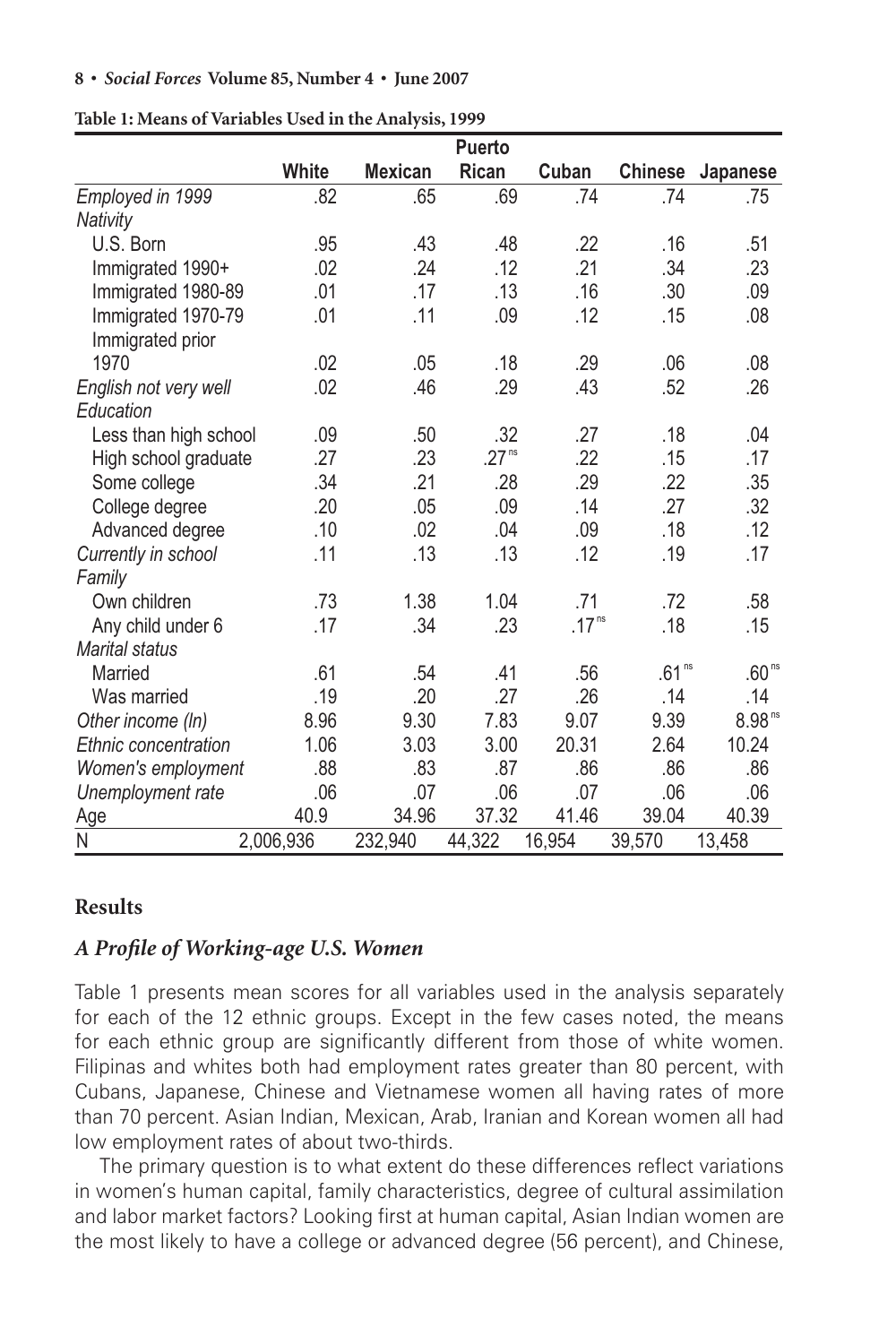|                                        |                 | Asian  |                   |                   |                   |                   |
|----------------------------------------|-----------------|--------|-------------------|-------------------|-------------------|-------------------|
|                                        | <b>Filipina</b> | Indian | Korean            | <b>Vietnamese</b> | <b>Iranian</b>    | Arab              |
| Employed in 1999                       | .84             | .65    | .66               | .73               | .67               | .67               |
| Nativity                               |                 |        |                   |                   |                   |                   |
| U.S. Born                              | .17             | .09    | .10               | .05               | .10               | .40               |
| Immigrated 1990+                       | .27             | .46    | .29               | .45               | .24               | .24               |
| Immigrated 1980-89                     | .29             | .26    | .30               | .29               | .34               | .16               |
| Immigrated 1970-79<br>Immigrated prior | .20             | .16    | .26               | .20               | .28               | .13               |
| 1970                                   | .07             | .03    | .05               | .01               | .05               | .07               |
| English not very well                  | .22             | .27    | .56               | .68               | .37               | .25               |
| Education                              |                 |        |                   |                   |                   |                   |
| Less than high school                  | .10             | .14    | .13               | .37               | .10               | .15               |
| High school graduate                   | .15             | .12    | .24               | .21               | .19               | .20               |
| Some college                           | .31             | .18    | .26               | .26               | .28               | .28               |
| College degree                         | .38             | .32    | .29               | .13               | .27               | .25               |
| Advanced degree                        | .07             | .24    | .09               | .04               | .16               | .12               |
| Currently in school                    | .15             | .16    | .19               | .20               | .22               | .15               |
| Family                                 |                 |        |                   |                   |                   |                   |
| Own children                           | .84             | .89    | .71               | .94               | .79               | 1.05              |
| Any child under 6                      | .19             | .26    | .16 <sup>ns</sup> | .22               | .18               | .26               |
| <b>Marital status</b>                  |                 |        |                   |                   |                   |                   |
| Married                                | .58             | .72    | .62               | .55               | .61 <sup>ns</sup> | .62 <sup>nt</sup> |
| Was married                            | .18             | .10    | .14               | .16               | .17               | .16               |
| Other income (In)                      | 9.76            | 9.97   | $8.95^{\,\rm ns}$ | 9.74              | 9.37              | 9.13              |
| Ethnic concentration                   | 3.53            | 1.62   | 1.85              | 2.11              | 2.87              | 1.42              |
| Women's employment                     | .86             | .87    | .86               | .86               | .85               | .87               |
| Unemployment rate                      | .06             | .06    | .06               | .06               | .06               | .06               |
| <u>Age</u>                             | 39.71           | 36.63  | 38.98             | 37.56             | 39.71             | 38.05             |
| Ν                                      | 32,617          | 22,837 | 18,145            | 16,920            | 5,575             | 15,491            |

### **Table 1** *(continued)* ( )

Notes: Source is 2000 Census, 5% PUMS. All means are significantly different from White means at p  $<$  .05 except where denoted by "ns."

Filipina, Japanese and Iranian women all have higher education rates much greater than those of white women. Mexican, Puerto Rican and Vietnamese women all have low rates of college completion.

Reflecting their refugee status, Vietnamese women are uniquely disadvantaged in terms of English language proficiency, with more than two-thirds reporting that they do not speak it "very well." Korean, Chinese and Cuban women also lag in English language ability, although to a lesser degree. English language proficiency is tied to the immigrant composition of these groups. The overwhelming majority of Vietnamese, Asian Indian and Korean women are foreign born (more than 90 percent of each group), as are three-quarters of Cuban women. Further, nearly half of Asian Indian and Vietnamese women immigrated to the United States during the 1990s. Among Middle Easterners, Arab women are more than four-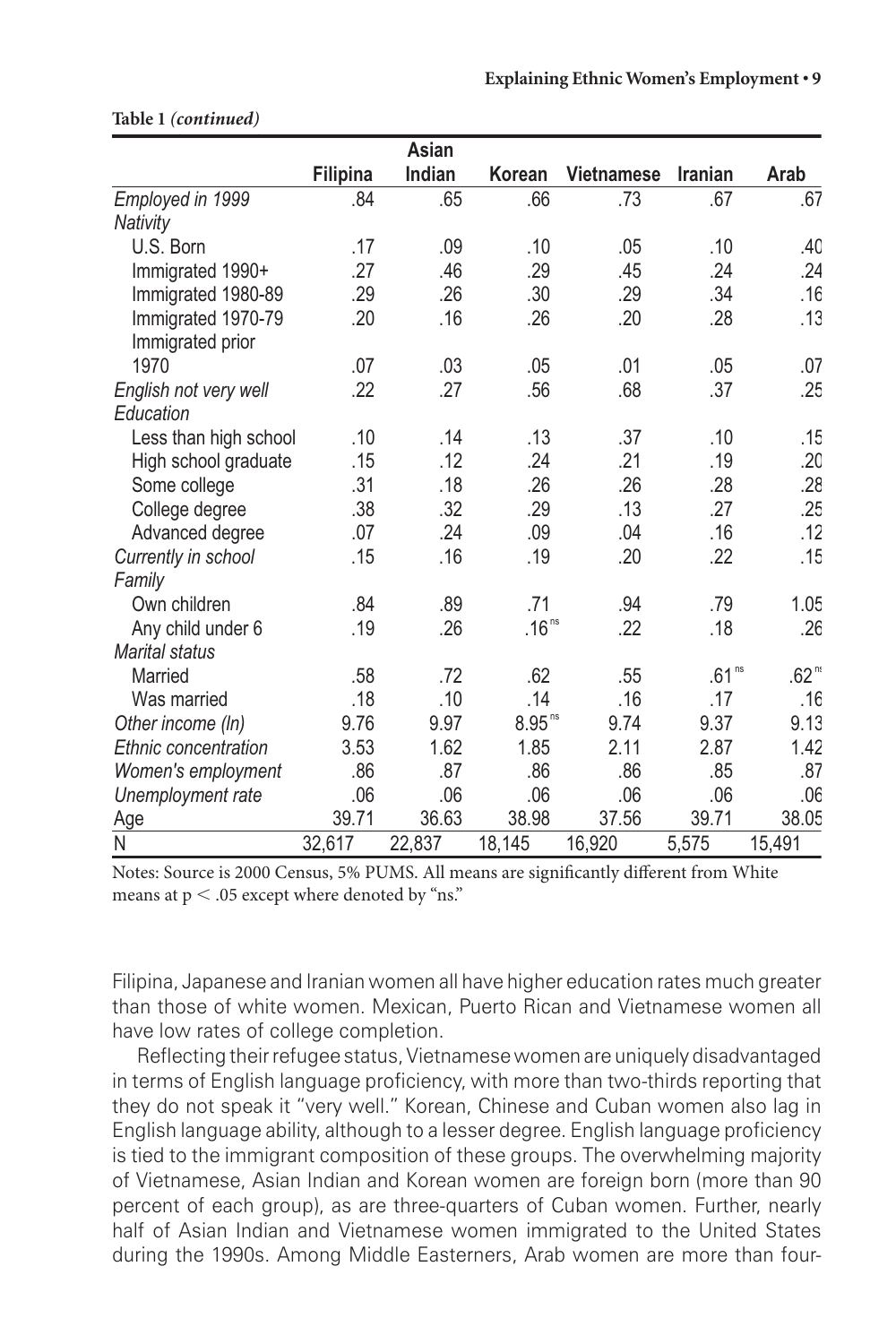times as likely as Iranian women to have been born in the United States, as Arab immigration dates back to the turn of the century, while Iranian immigration peaked after the 1979 revolution.

Family characteristics tell a different story. Asian Indian women are the most likely to be married, to have children under 6 in the home, and have the greatest access to additional household income, all of which are expected to lower employment rates. Arab and Iranian women have a similar profile although Iranians are less likely than Arab women to have children in the home, especially young children. Japanese and Korean women are also unlikely to have young children in the home. Puerto Rican, Mexican and Vietnamese women have very different family conditions; they are the least likely to be married (especially Puerto Ricans), and much more likely than white women to have young children present in the household.

Among the local labor market measures, ethnic concentration varies most across these groups. White women are the most evenly distributed across labor markets. Their score of 1.06 indicates that the average white woman lives in a metro area with a composition nearly equal to their national representation. The most concentrated groups are Cubans and Japanese, many of whom live in densely ethnic labor markets (especially Miami and Honolulu, respectively). Mexican and Cuban women live in areas with the highest unemployment rates, with white women living in areas with the lowest rates.

This review of descriptive statistics shows that no group has a profile that matches perfectly their employment rates. For example, Asian Indian women have heavy family obligations and low employment rates, but also high education; Iranian women have high education and few children at home, but their low employment rates are more consistent with their high foreign-born composition. These figures also make clear the importance of disaggregating Asian, Hispanic and Middle Eastern groups by national origin, as their profiles and employment rates are not consistent with the pan-ethnic groupings used in most research.

## *Who Fits? Explaining Women's Employment*

Table 2 presents separate logistic regression models examining how these factors affect women's employment, and how well all the variables together predict variation, within each group. We also test whether the effects of the variables are significantly different from those for white women (denoted by superscript "a"). The results suggest that the determinants of employment are similar across groups, but the various components of the standard explanations – human capital, family structure, acculturation and local conditions – have disparate impacts for the different ethnic groups.

Nativity and duration of U.S. residence are important determinants of women's employment for all groups and operate in the expected direction, with the most recent immigrant arrivals being considerably less likely to work than their U.S. born or more established immigrant peers (c.f., England et al. 2004). Human capital also has the expected effects across the groups: educational attainment increases women's likelihood of employment and lack of English language proficiency decreases it. However, the effects are not uniform across groups.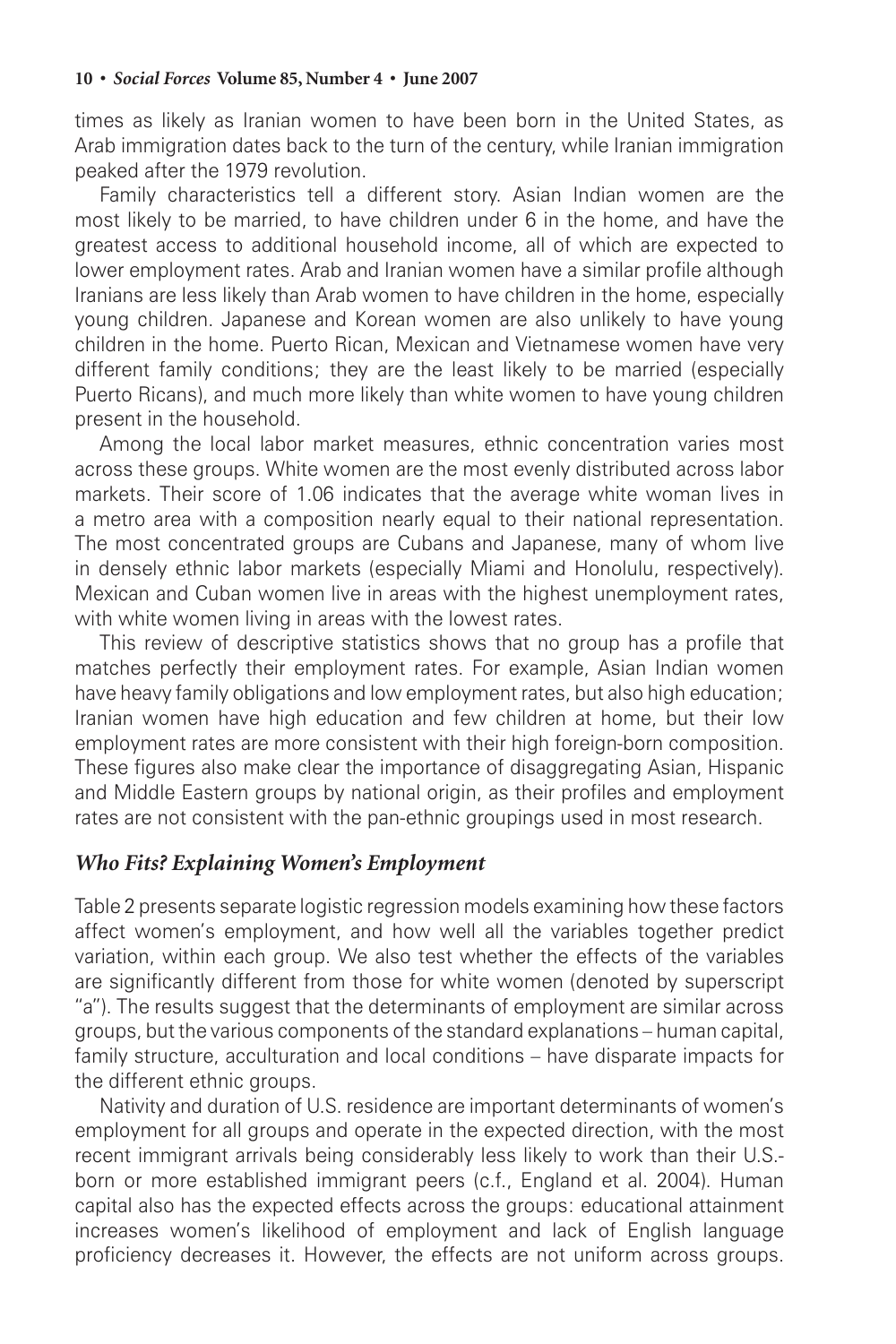Having a college degree has a much larger impact on white women's employment than on Korean or Chinese women's, while the effect for Puerto Rican women is significantly larger than that for whites.

Family factors also influence women's employment in a predicted fashion, but again, the magnitude of the effects varies considerably across ethnic groups. Marriage dampens employment, but it is much more restrictive for Asian Indian

| Table 2: Logistic Regression Coefficients for W omen's Employment in 1999 |                  |                |              |                       |                    |            |
|---------------------------------------------------------------------------|------------------|----------------|--------------|-----------------------|--------------------|------------|
|                                                                           | White            | Mexican        | Puerto Rican | Cuban                 | Chinese            | Japanese   |
| Intercept<br>Nativity                                                     | $-2.83***$       | $-5.88***$     | $-2.82***$   | 137                   | $-3.31***$         | <u>ာ့</u>  |
| mmigrated 1990+                                                           | $.94***$         | $-69***$       | $-43***$     | $-28***$              | $-69***$           | $-2.08***$ |
| mmigrated 1980-89                                                         | $-24***$         | $-20***$       | $-18***$     | $-0.3$                | $-0.$              | $-63**$    |
| mmigrated 1970-79                                                         |                  | $.08***$       | $-13***$     | 8                     | S                  | 두          |
| Immigrated prior 1970                                                     |                  | $\ddot{\circ}$ | $03***$      | $8^{\circ}$           | $22***$            | $-03$      |
| English not very well                                                     | $07***$          | $-25***$       | $.39***$     | $.38***$              | $31***$            | $-57***$   |
| Education                                                                 |                  |                |              |                       |                    |            |
| High school graduate                                                      | $.76***$         | $49***$        | $.80***$     | $.55***$              | έĊ                 | $40***$    |
| Some college                                                              | $1.17***$        | $-0.06**$      | $-41***$     | $.95***$              | $13***$            | $80***$    |
| College degree                                                            | $31***$          | $1.26***$      | $-4**$       | $.04***$              | $26***$            | $.96***$   |
| Advanced degree                                                           | $.83***$         | $11***$        | $2.21***$    | $1.29***$             | $81***$            | $.51***$   |
| Currently in school                                                       | $-18***$         | $-19***$       | $-23***$     | $\frac{1}{2}$         | $-64***$           | $.69***$   |
| Family                                                                    |                  |                |              |                       |                    |            |
| Own children                                                              | $27***$          | $-0.00**$      | $-11***$     | $-18***$              | $-21***$           | $-37***$   |
| Any child under 6                                                         | $-70***$         | $-36***$       | $-29***$     | $-36***$              | $-43***$           | $-61***$   |
| Marital status                                                            |                  |                |              |                       |                    |            |
| Married                                                                   | $20***$          | $.46***$       | $07***$      | 8                     | $-48**$            | $-29***$   |
| Was married                                                               | $.19***$         | $-05***$       | $.18***$     | $.21***$              | $-31***$           | $49***$    |
| Other income (In)                                                         | $-03***$         | $-01***$       | $01***$      |                       | $\sum$             | $-02***$   |
| Ethnic concentration                                                      | $03***$          | $01***$        | $-04***$     | $\stackrel{*}{\odot}$ | $rac{1}{\sqrt{2}}$ | $.01***$   |
| Women's Employment                                                        | $3.77***$        | $4.96***$      | $2.78***$    | $-1.62$               | $1.68***$          | -.89       |
| Unemployment rate                                                         | $-4.28***$       | $2.37***$      | $-8.15***$   | $-10.16***$           | $-5.98***$         | $-3.95*$   |
| Age                                                                       | $11***$          | $17***$        | $11***$      | $11***$               | $23***$            | $.19***$   |
| Age <sup>^2</sup>                                                         | $-00***$         | $-00***$       | $.00***$     | $.00***$              | $00***$            | $-00***$   |
| -2 Log Likelihood                                                         | 1,844,098        | 272,866        | 48,747       | 18,121                | 42,796             | 12,795     |
| Percent Concordant                                                        | 72.6             | 72.1           | 74.9         | 71.4                  | 70.5               | 81.2       |
| Generalized R <sup>2</sup>                                                | $\sum_{i=1}^{n}$ | $\overline{4}$ | ζĻ.          | $\tilde{\div}$        | $\tilde{=}$        | 25         |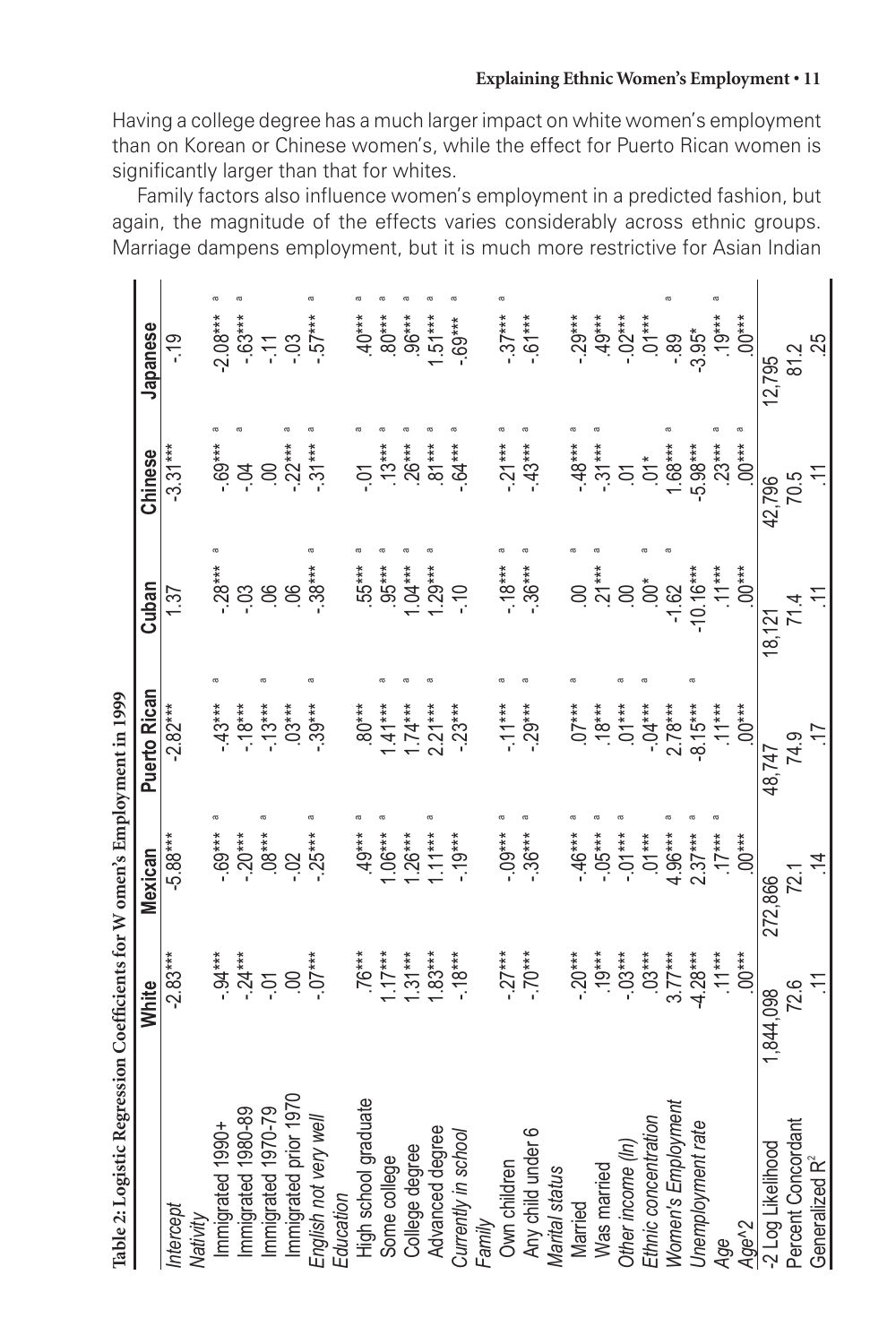# Table 2 (continued) **Table 2** *(continued)*

|                                    | Filipina                      | Asian Indian         | Korean                       | Vietnamese       | ranian                      | <b>Arab</b>                                        |
|------------------------------------|-------------------------------|----------------------|------------------------------|------------------|-----------------------------|----------------------------------------------------|
| Intercept                          | $-3.16***$                    | $-6.42***$           | $-2.46***$                   | မ္တ              | $-6.10***$                  | $-5.17***$                                         |
| Nativity                           |                               |                      |                              |                  |                             |                                                    |
| Immigrated 1990+                   | $-33***$                      | 59***                | $1.04***$                    | $.39***$         | $-74***$                    | $1.08***$                                          |
| Immigrated 1980-89                 |                               |                      |                              |                  |                             |                                                    |
| Immigrated 1970-79                 | $.22***$<br>$.18***$          | 884                  | $-16**$                      | $-26***$<br>- 07 | $\frac{8}{1}$ $\frac{4}{1}$ | $-55***$<br>$-31***$                               |
| Immigrated prior 1970              |                               |                      | $-44$                        | $-41**$          | $-08$                       | $-36***$                                           |
| English not very well<br>Education | $-13$ <sup>*</sup><br>- 15*** | $.37***$             | $-44***$                     | $-11**$          | $-43***$                    | $-47***$                                           |
| High school graduate               | $.39***$                      | $.27***$             | $43***$                      | $31***$          | 52***                       | $^{***}$                                           |
| Some college                       | $\sigma$<br>$.86***$          | $.65***$             | 58***                        | $82***$          | $.09***$                    | $.81***$                                           |
| College degree                     | $-50$                         | $47***$              | $.44***$                     | $98***$          | $20***$                     |                                                    |
| Advanced degree                    | $1.33***$                     | $72***$              | $69***$                      | $.06***$         | 56***                       | $.96***$<br>1.52***                                |
| Currently in school                | $-28***$                      | $-11**$              | $-61***$                     | $.57***$         | $-34***$                    | $-13**$                                            |
| Family                             |                               |                      |                              |                  |                             |                                                    |
| Own children                       | $-0.07***$                    | $-13***$             | $-20***$                     | $-15***$         | $-22***$                    | $-30***$                                           |
| Any child under 6                  | $-53***$                      | $-43***$             | $-58***$                     | $-41***$         | $-68***$                    | $-62**$                                            |
| Marital status                     |                               |                      |                              |                  |                             |                                                    |
| Married                            | $-19***$                      | $.96***$             | $-57***$                     | $-22***$         | $.55***$                    | $-70***$                                           |
| Was married                        |                               | 59***                |                              | $-18***$         | $-31**$                     |                                                    |
| Other income (In)                  | $-06$<br>$-04***$             | $-03***$             | $\frac{8}{10}$               | $02***$          | $-04***$                    |                                                    |
| Ethnic concentration               |                               | $\frac{00}{3.17***}$ |                              | $-14***$         | $.06**$                     |                                                    |
| Women's Employment                 | $01$<br>2.36***<br>-.98       |                      | $-03*$<br>$1.02$<br>$4.78**$ | $-2.45***$       | $5.02***$                   | $-21***$<br>$\frac{00}{02}$<br>$\frac{02}{074***}$ |
| Unemployment rate                  |                               | $4.82***$            |                              | $18.75***$       | $-6.62**$                   | 82                                                 |
| Age                                | $.17***$                      | $.28***$             | $.19***$                     | $23***$          | $21***$                     | $20***$                                            |
| 4ge'2                              | $.00***$                      | $.00***$             | $.00***$                     | $.00***$         | $-00***$                    | $00***$                                            |
|                                    |                               |                      |                              |                  |                             |                                                    |

## **12 •** *Social Forces* **Volume 85, Number 4 • June 2007**

and Arab women than for white women. Mexican, Chinese, Korean and Iranian women's employment is also more sensitive to marital status than white women's. A different pattern emerges with respect to children and household income, where white women are much less likely to work if there are children present in the home (especially young children) and/or if they have access to additional

> $\varpi$  $\varpi$

 $\overline{\sigma}$ 

 $\sigma$  $\sigma$  $\varpi$   $\begin{array}{ccc}\n\pi & \pi & \\
\ast & \ast & \\
\end{array}$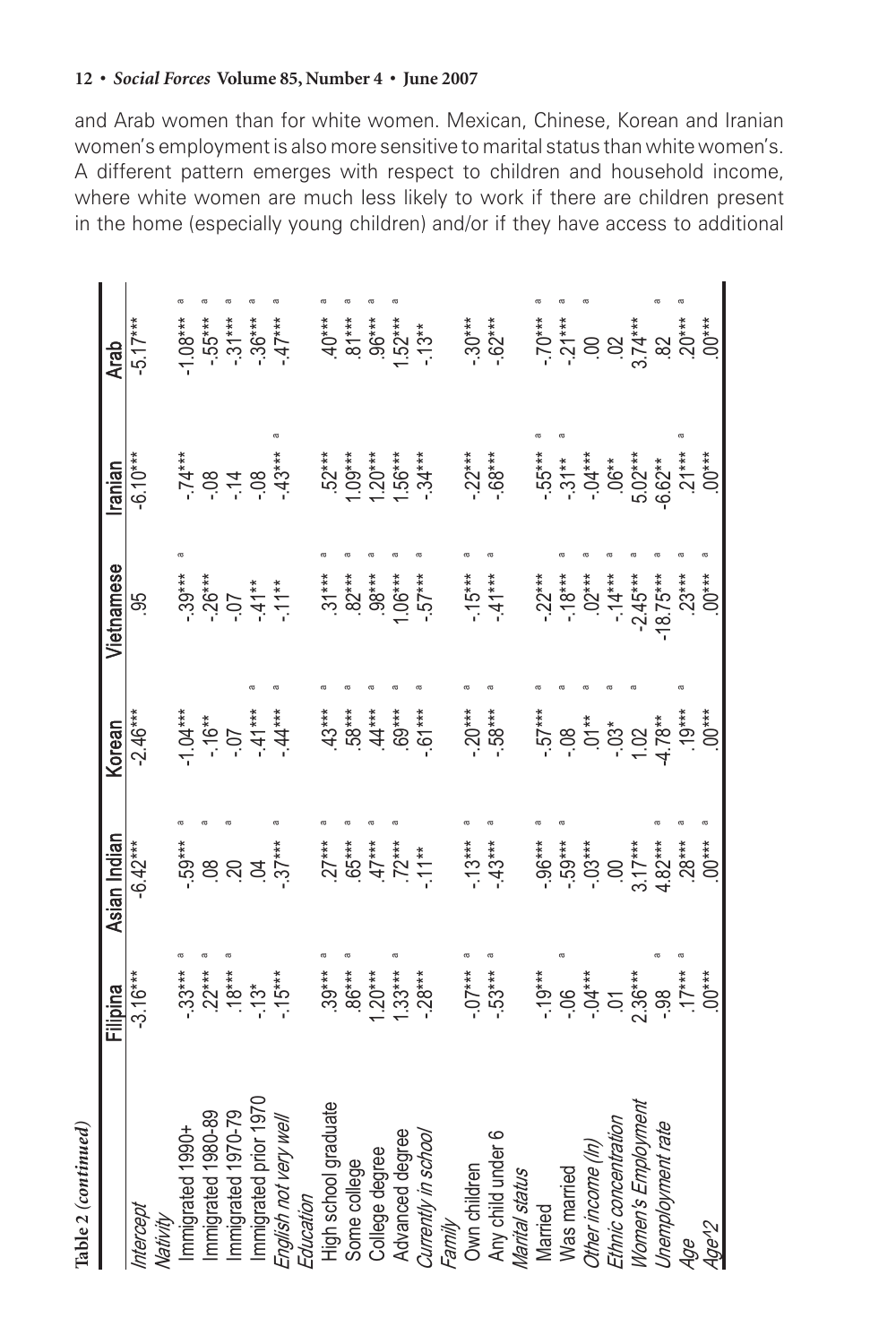### **Explaining Ethnic Women's Employment • 13**

household income. Although, as we saw above, Asian Indian and Arab women are more likely to have young children and have greater access to additional income, their employment rates are less affected by these factors than are white women's. Most women benefit from living in areas with higher rates of female employment; the exception is Vietnamese women. Asian Indian and Mexican

| -2 rog Likelihood                                              | 28,056  | 27,128 | 21,379 | 18,559 | 6,110                           | 16,409                                                                         |
|----------------------------------------------------------------|---------|--------|--------|--------|---------------------------------|--------------------------------------------------------------------------------|
|                                                                | ಣ<br>89 |        | 「くり    | ⊂<br>R | 75.7                            | 787                                                                            |
| Generalized <b>R</b> <sup>-</sup>                              |         | ć      |        |        | $\overset{\infty}{\rightarrow}$ | 22                                                                             |
| Notes: Source is 2000 Census 5% PUMS. Coefficients that are si |         |        |        |        |                                 | gnificantly different from White women's coefficient at $p \leq .05$ level are |
| marked with "a."                                               |         |        |        |        |                                 |                                                                                |
| $10 < 10$ *** $50 < 0.9$ ***                                   |         |        |        |        |                                 |                                                                                |

women are the only groups whose likelihood of employment increases in areas with higher unemployment rates, suggesting that they work in sectors less affected by market fluctuations (i.e., low-income or niche positions).

How well does this basic model differentiate between employed and non-employed women for each group? In Table 2 we report two common measures of predictive power for logistic models (see Allison 1999). The results show that the model is most effective for Japanese and Arab women, and least effective for other Asian women, with whites and Latinas falling in between. The differences are substantial, with the generalized- $R^2$  suggesting the model is three times more powerful among Japanese than Filipina women. The percent concordant reports the frequency with which the model correctly assigned higher odds of employment to the employed woman in every possible pair of employed and non-employed women, ranging from 81 percent among Japanese women to just 69 percent among Filipinas.<sup>5</sup>

The overall story in Table 2 is that standard explanations are useful for predicting women's employment, but their utility varies considerably across ethnic groups. This is apparent both in how the strength of the effects varies, and in how well the model overall predicts women's employment, across ethnic groups. We next consider how well these variables explain differences in employment between each ethnic group and white women.

Predicting employment odds for each group is an important test for these common theories and measures. However, recent research also has attempted to explain ethnic inequality in employment rates with the same approach (e.g., England et al. 2004). Therefore, we use the same set of variables to model the difference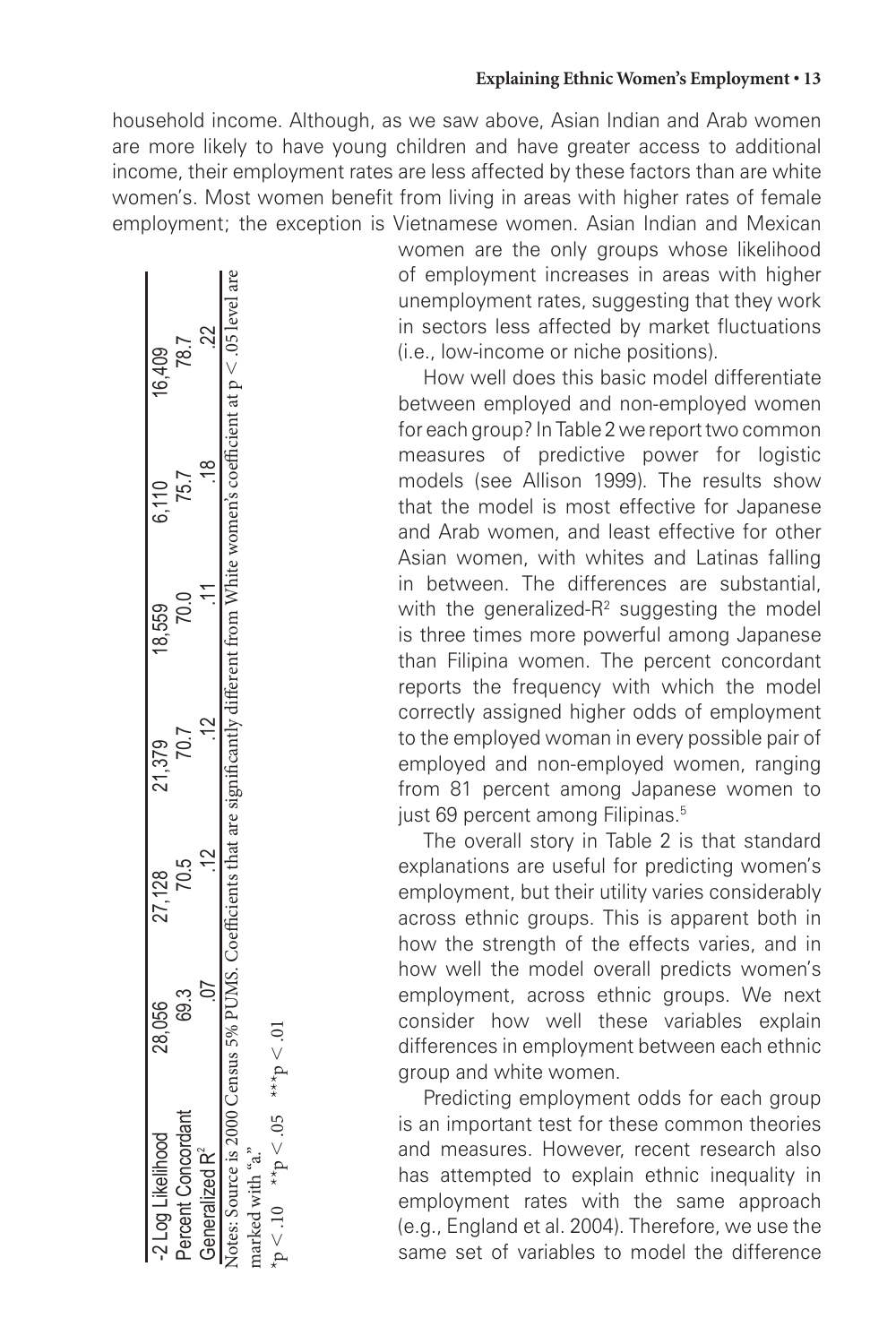between each ethnic group's employment odds and those for U.S.-born white women. Reduced results are presented in Table 3.

Table 3 presents separate models for each ethnic comparison (e.g., Mexicans and U.S.-born whites), with tests of the differences in employment odds from U.S.-born whites for U.S.-born and immigrant women of the 11 other ethnic groups. Except for Filipinas and U.S.-born Japanese women, we are trying to explain the *lower* employment rates of each ethnic group compared to white women. Column 1 shows logistic regression coefficients in the form of odds ratios predicting the likelihood of employment for each group relative to white women, controlling only for age and its square; we refer to this as the baseline model. Columns 2 and 3 show the percentage reduction in those employment gaps when human capital and family factors are added separately, and the full model shows the odds of employment when all things are considered together.6 The table permits us to examine the efficacy of human capital and family-based explanations for ethnic inequality in employment rates across ethnic and nativity groups, and also to see whether nativity effects persist when human capital, family and other factors are controlled. For example, the table shows that U.S.-born Mexican women have age-adjusted relative odds of employment 36 percent less than those of U.S-born white women (odds ratio  $=$  .64). Adding variables for education and English ability reduces that difference by 59 percent, while adding the variables for family structure and income reduces it by 12 percent. When all the variables are added (including those not shown), the difference between U.S-born Mexican women and U.S. born whites is reduced to non-significance (odds ratio  $= 1.01$ ). On the other hand, the employment gap for the most recent cohort of Mexican immigrants remains high even in the full model, with an odds ratio of just .51.

What is immediately apparent in Table 3 is that no explanation consistently accounts for ethnic inequality in women's employment. On balance, however, the human capital model performs best, reducing the observed employment inequality substantially, and across immigrant cohorts, for many groups. Of particular importance is that among every Hispanic national origin group in our sample, lower levels of human capital drive employment rates down relative to U.S.-born whites. That human capital pattern holds for Vietnamese and Korean women as well, but not other Asian national origin groups.

For several Asian and Middle Eastern groups, *returns* rather than access to human capital are more important. This can be seen in the finding that controlling for education and English language ability leads to *lower* employment relative to U.S.-born whites for these groups (U.S.-born Chinese, Japanese and Korean women; recent Japanese and Korean immigrants; U.S.-born and early-immigrant Filipinas, Arabs and Iranians; and Asian Indians). This is consistent with results from Table 2, which show significantly smaller effects of educational attainment for these groups.

For almost all groups, family characteristics are considerably less important than human capital for explaining employment differences from white women. Family effects also work differently for many of the Asian subgroups compared to Hispanic origin women. The inclusion of family characteristics widens rather than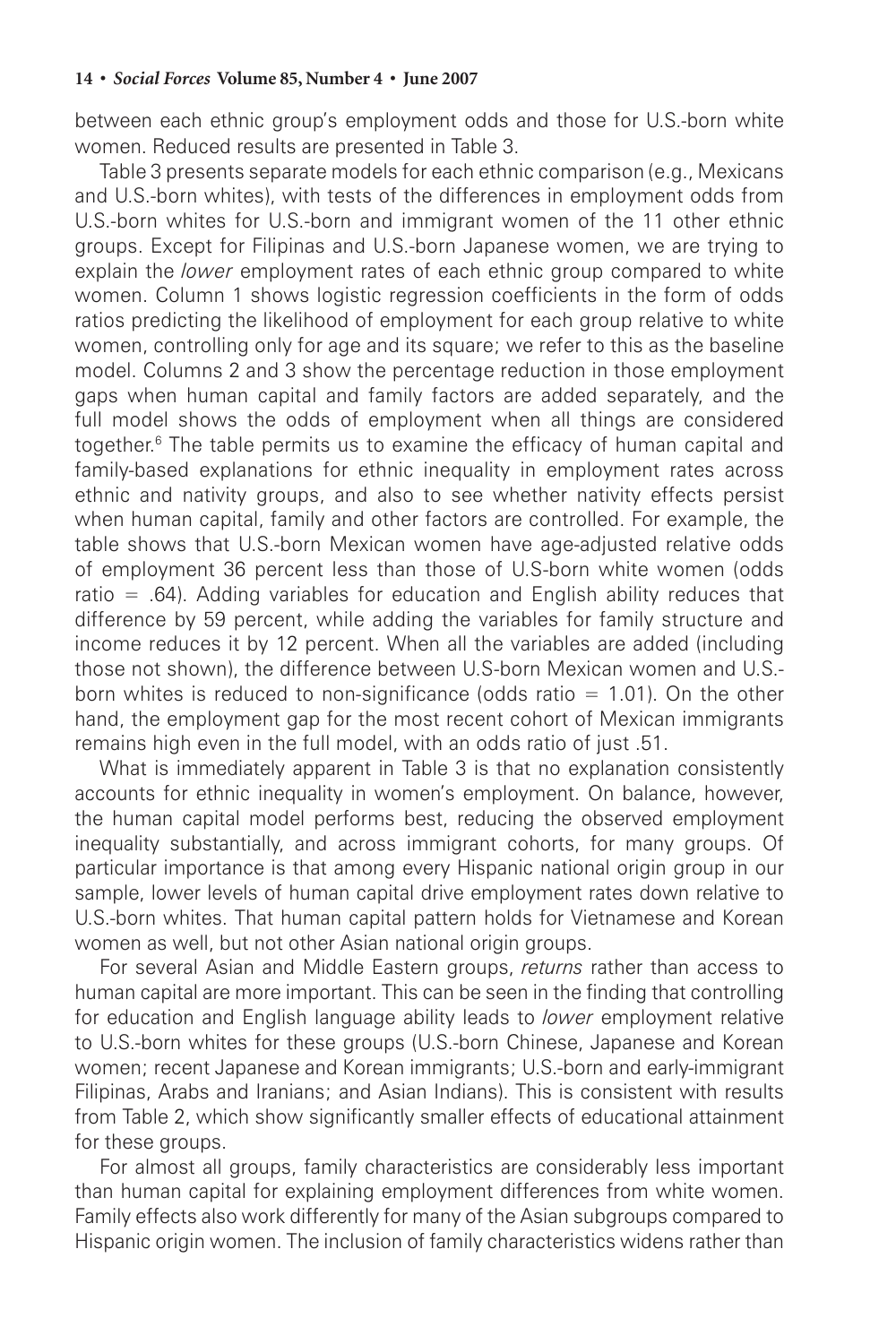|                       |                       |                        | % Change in Employment Gap |                    |
|-----------------------|-----------------------|------------------------|----------------------------|--------------------|
|                       | <b>Baseline Model</b> | Education              | <b>Family Structure</b>    | Full Model         |
|                       | <b>Odds Ratio</b>     | And English            | and Income                 | Odds Ratio         |
| <b>Mexican</b>        |                       |                        |                            |                    |
| U.S.-born             | .64                   | $-59.4%$               | $-11.7$                    | 1.01 <sup>ns</sup> |
| Immigrated 1990+      | .17                   | $-42.9$                | $-15.2$                    | .51                |
| Immigrated 1980-89    | .28                   | $-61.2$                | $-26.6$                    | .99 <sup>ns</sup>  |
| Immigrated 1970-79    | .43                   | $-93.8$                | $-22.6$                    | 1.37               |
| Immigrated prior 1970 | .50                   | $-91.8$                | $-9.7$                     | 1.21               |
| <b>Puerto Rican</b>   |                       |                        |                            |                    |
| U.S.-born             | .57                   | $-41.1$                | $-0.8$                     | .83                |
| Immigrated 1990+      | .30                   | $-36.1$                | $-3.9$                     | .52                |
| Immigrated 1980-89    | .37                   | $-46.4$                | $-1.8$                     | .67                |
| Immigrated 1970-79    | .38                   | $-53.5$                | 7.9                        | .68                |
| Immigrated prior 1970 | .40                   | $-62.1$                | 11.2                       | .76                |
| Cuban                 |                       |                        |                            |                    |
| U.S.-born             | .88                   | 37.4                   | 12.2                       | .89                |
| Immigrated 1990+      | .42                   | $-53.7$                | 11.0                       | .65                |
| Immigrated 1980-89    | .56                   | $-87.4$ <sup>ns</sup>  | 6.5                        | 1.00 <sup>ns</sup> |
| Immigrated 1970-79    | .74                   | $-121.3$               | $-18.8$                    | 1.25               |
| Immigrated prior 1970 | .92                   | $-250.8$               | $-40.5$ <sup>ns</sup>      | 1.29               |
| Chinese               |                       |                        |                            |                    |
| U.S.-born             | .89                   | 157.9                  | 93.0                       | .65                |
| Immigrated 1990+      | .35                   | $-3.2$                 | 9.6                        | .32                |
| Immigrated 1980-89    | .72                   | $-49.5$                | $-17.5$                    | .92                |
| Immigrated 1970-79    | .92                   | $-145.9$ <sup>ns</sup> | $-23.5$ <sup>ns</sup>      | 1.08               |
| Immigrated prior 1970 | .89                   | 65.8                   | $-58.8$ <sup>ns</sup>      | .87                |
| Japanese              |                       |                        |                            |                    |
| U.S.-born             | 1.34                  | $-57.5$                | $-10.9$                    | 1.05               |
| Immigrated 1990+      | .11                   | 4.0                    | 11.4                       | .08                |
| Immigrated 1980-89    | .49                   | 4.3                    | 7.5                        | .47                |
| Immigrated 1970-79    | .85                   | $-65.3$ <sup>ns</sup>  | 38.8                       | .93                |
| Immigrated prior 1970 | .87                   | $-80.2$ <sup>ns</sup>  | $-34.6$ <sup>ns</sup>      | 1.05               |
| Filipina              |                       |                        |                            |                    |
| U.S.-born             | $.98^{\,\rm ns}$      | 189.1                  | 302.0                      | .92                |
| Immigrated 1990+      | .75                   | $-8.3$                 | $-32.0$                    | .89                |
| Immigrated 1980-89    | 1.48                  | 1.2                    | 33.0                       | 1.85               |
| Immigrated 1970-79    | 1.78                  | $-3.7$                 | 11.8                       | 1.99               |
| Immigrated prior 1970 | 1.51                  | $-28.8$                | 25.3                       | 1.55               |

**Table 3: Logistic Regression Models Predicting Odds of Ethnic Women's Employment Relative to U.S.-born White Women**

reduces the employment gap with white women for all of the U.S.-born Asian women (except for Japanese women), suggesting that these groups have family structures that are more favorable for employment than white women's. The patterns are more variable for the immigrant cohorts, many of whom emigrated as wives and mothers and live in family situations that are less conducive to labor force participation.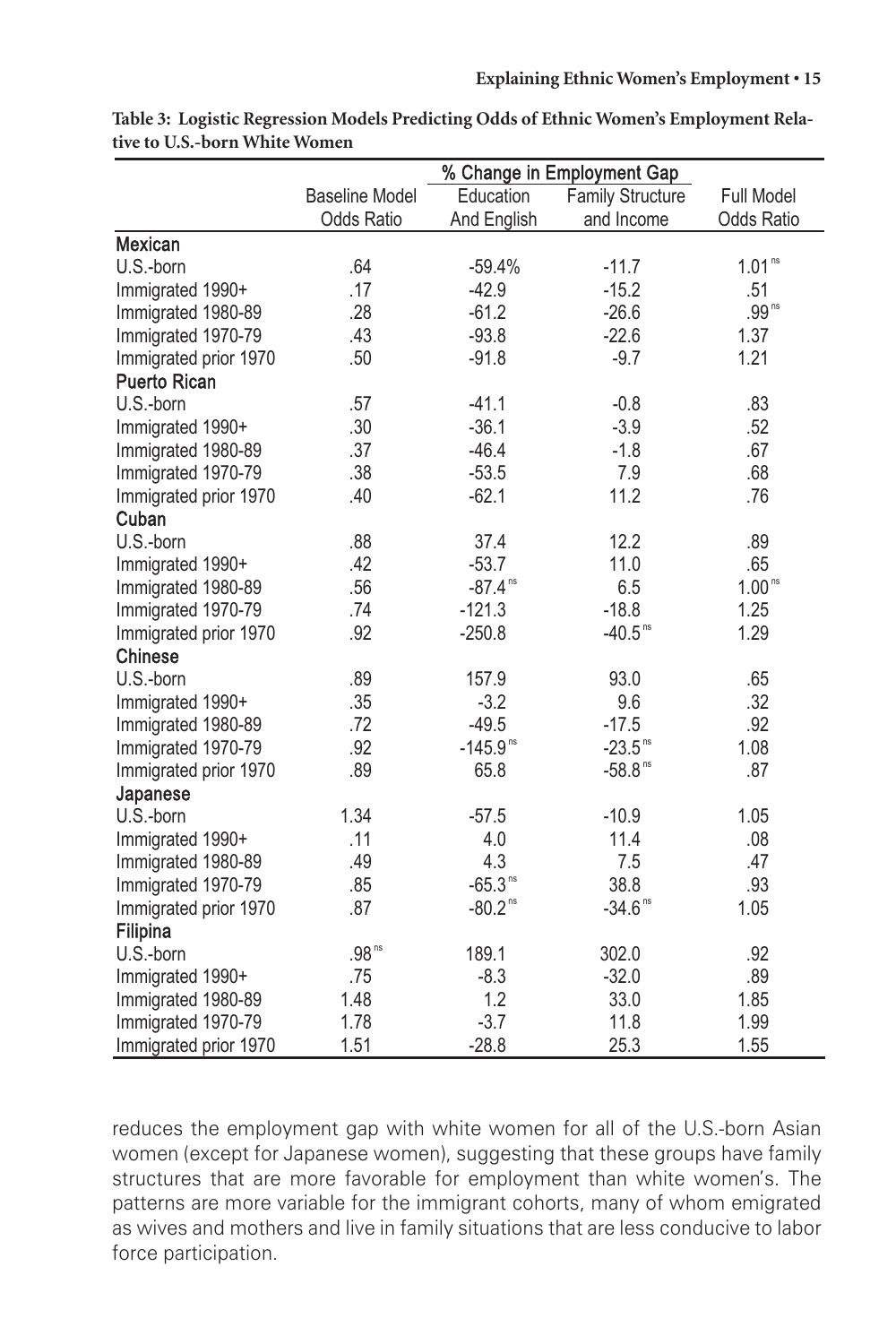#### **Table 3** *(continued)*

| <b>Vietnamese</b>     |                     |                       |                       |                    |
|-----------------------|---------------------|-----------------------|-----------------------|--------------------|
| U.S.-born             | .58                 | $.7\%$                | 22.4%                 | .58                |
| Immigrated 1990+      | .45                 | $-65.3$               | $-4.4$                | .85                |
| Immigrated 1980-89    | .57                 | $-69.3$               | $-19.4$               | 1.04 <sup>ns</sup> |
| Immigrated 1970-79    | .90                 | $-230.6$              | $-55.4$ <sup>ns</sup> | 1.34               |
| Immigrated prior 1970 | $.74$ <sup>ns</sup> | $-72.7$ <sup>ns</sup> | $-6.7$ <sup>ns</sup>  | .97 <sup>ns</sup>  |
| Korean                |                     |                       |                       |                    |
| U.S.-born             | .66                 | $-113.8$              | 54.1                  | .47                |
| Immigrated 1990+      | .18                 | $-101.9$              | 7.7                   | .17                |
| Immigrated 1980-89    | .52                 | $-105.1$              | 1.5                   | .65                |
| Immigrated 1970-79    | .74                 | $-112.3$              | 14.2                  | .87                |
| Immigrated prior 1970 | .67                 | $-118.2$              | $-9.7$                | .77                |
| Asian Indian          |                     |                       |                       |                    |
| U.S.-born             | .57                 | 33.2                  | 44.1                  | .38                |
| Immigrated 1990+      | .22                 | 9.3                   | $-4.0$                | .20                |
| Immigrated 1980-89    | .54                 | $-2.0$                | $-27.8$               | .67                |
| Immigrated 1970-79    | .83                 | 65.7                  | $-28.0$               | .80                |
| Immigrated prior 1970 | .78                 | 83.7                  | $-39.7$ <sup>ns</sup> | .71                |
| Arab                  |                     |                       |                       |                    |
| U.S.-born             | .88                 | 89.8                  | 3.8                   | .79                |
| Immigrated 1990+      | .14                 | $-7.5$                | $-8.9$                | .20                |
| Immigrated 1980-89    | .28                 | $-10.6$               | $-17.7$               | .44                |
| Immigrated 1970-79    | .46                 | $-21.9$               | $-9.4$                | .65                |
| Immigrated prior 1970 | .62                 | $-4.5$                | $-7.5$                | .70                |
| Iranian               |                     |                       |                       |                    |
| U.S.-born             | .64                 | 41.1                  | 36.9                  | .48                |
| Immigrated 1990+      | .22                 | $-4.4$                | 3.1                   | .25                |
| Immigrated 1980-89    | .49                 | $-3.3$                | .3                    | .55                |
| Immigrated 1970-79    | .62                 | 26.4                  | $-5.9$                | .60                |
| Immigrated prior 1970 | .71                 | 37.6                  | $-12.3$               | .70                |

Notes: The baseline model includes age and age-squared. Columns 1 and 4 show odds ratios and columns 2 and 3 show the percentage reduction in the coefficients from baseline when variables are added. All coefficients and percentages are significant at  $p < .05$  except where denoted by "ns."

The patterns for duration of U.S. residence, a common proxy for cultural assimilation, are most consistent. For almost every group, the employment gap with white women is largest for the most recent arrivals and smallest for the most established immigrants. For Arab women, the nativity effect is most striking, with U.S.-born Arabs having employment odds that approach white women's rates, a finding that runs contrary to popular stereotypes about this population. But contrary to the common belief that immigrant women uniformly drive down the employment rates of their native-born counterparts, we find that in some cases the more established immigrant cohorts have rates that equal or outpace U.S.-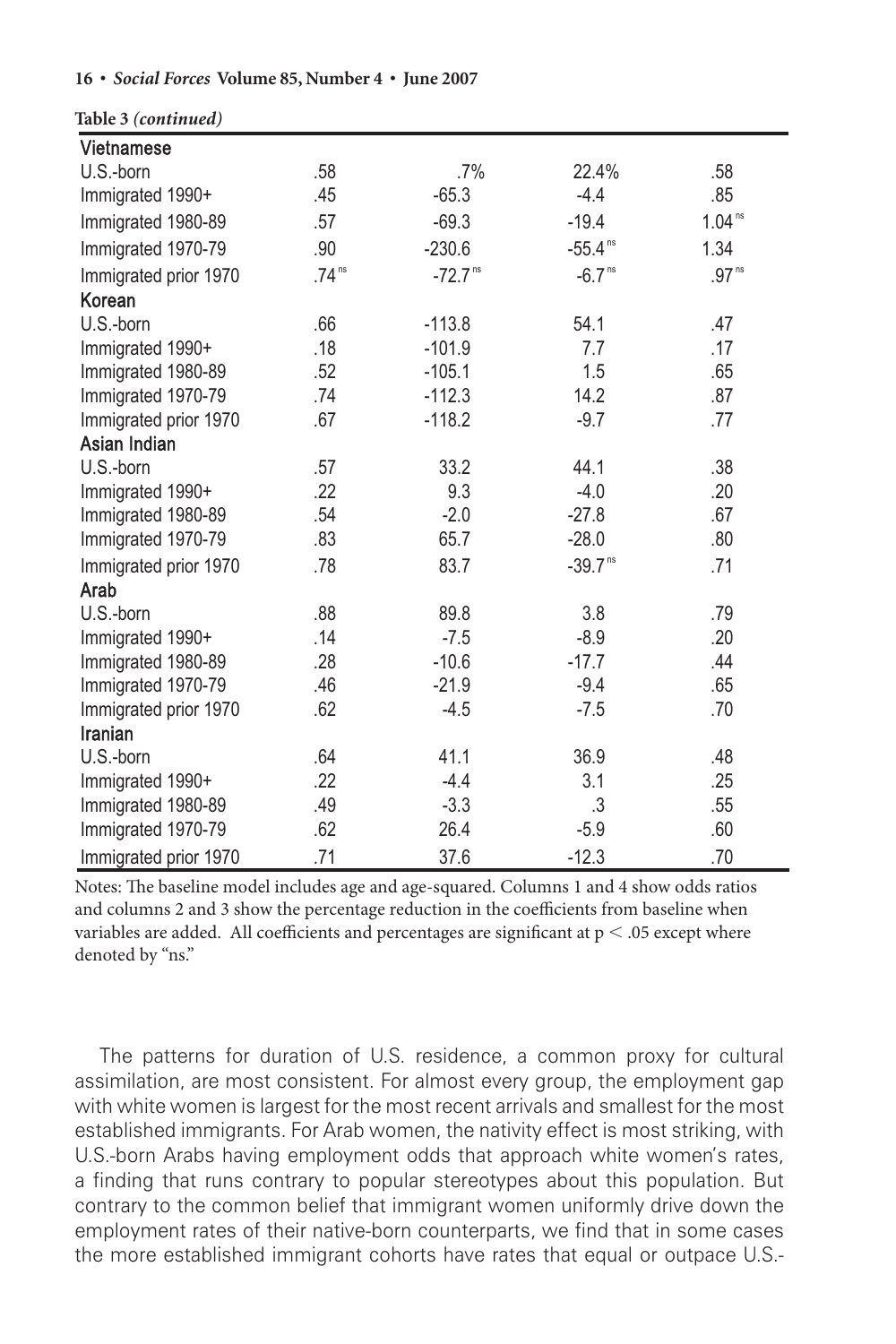born women. The greater proportion of more recent immigrant arrivals for some groups drives down the overall rate of foreign-born women's employment and obscures this intra-group diversity.

The efficacy of the models for explaining ethnic inequality in employment is consistent with results on model fit presented in Table 2. Overall, there is little change in the odds of employment between the baseline and full models for most Asian subgroups and Iranians. This stands in stark contrast to the case for most Hispanic origin women, where nativity and human capital account for much of the employment gap.

## **Discussion**

This study highlights the problem with any simple explanation of differences in U.S. women's employment rates. As we demonstrate, the utility of standard explanations varies by reference category (within or between groups), ethnic group membership, nativity status and immigration period. At the same time, we identify several patterns and themes that are useful for refining existing approaches to studying women's employment and for creating new frameworks that extend models of men's employment to better fit the reality of newer immigrant groups of women (c.f., Logan, Alba and Stults 2003).

First, we find that education is highly predictive of women's employment and more so than family structure; this finding is consonant with prior research and holds across ethnic groups. However, we also find that education is more useful for predicting whether or not women *within* a particular group work than for explaining why some groups of women work more or less than white women. The human capital argument (increase education, decrease inequality) derives from a rich literature on white-black-Latino/a disparities and seems to best fit the Hispanic-origin subgroups, but is less tailored for Asian and Middle Eastern women. Among U.S.-born Chinese and Filipina women, for example, employment gaps appear to result more from returns to education than from barriers to access. For other groups, education and English language have little to do with the employment gap with white women (e.g., Japanese and Arab immigrant women), implying that other factors are affecting their employment decisions or opportunities.

A more consistent pattern emerges across groups with respect to nativity and immigrant cohort, where the newest immigrant arrivals are least likely to work. Again, this appears to mirror prior studies that point to the immigrant composition of Latina subgroups to help explain why Hispanic women work less than white women. However, in extending this to Asian and Middle Eastern women – groups that have even greater proportions of immigrants than Hispanic populations – we find that not all immigrant women have lower employment rates than native-born women, and in many cases, the employment gap with white women is equal to or smaller for more established immigrants compared to their U.S.-born counterparts (e.g., Cuban, Chinese and Iranian women). With immigration increasingly altering the demographic composition of U.S. ethnic groups, identifying diversity across immigrant cohorts will become even more important for understanding differences in women's overall employment patterns.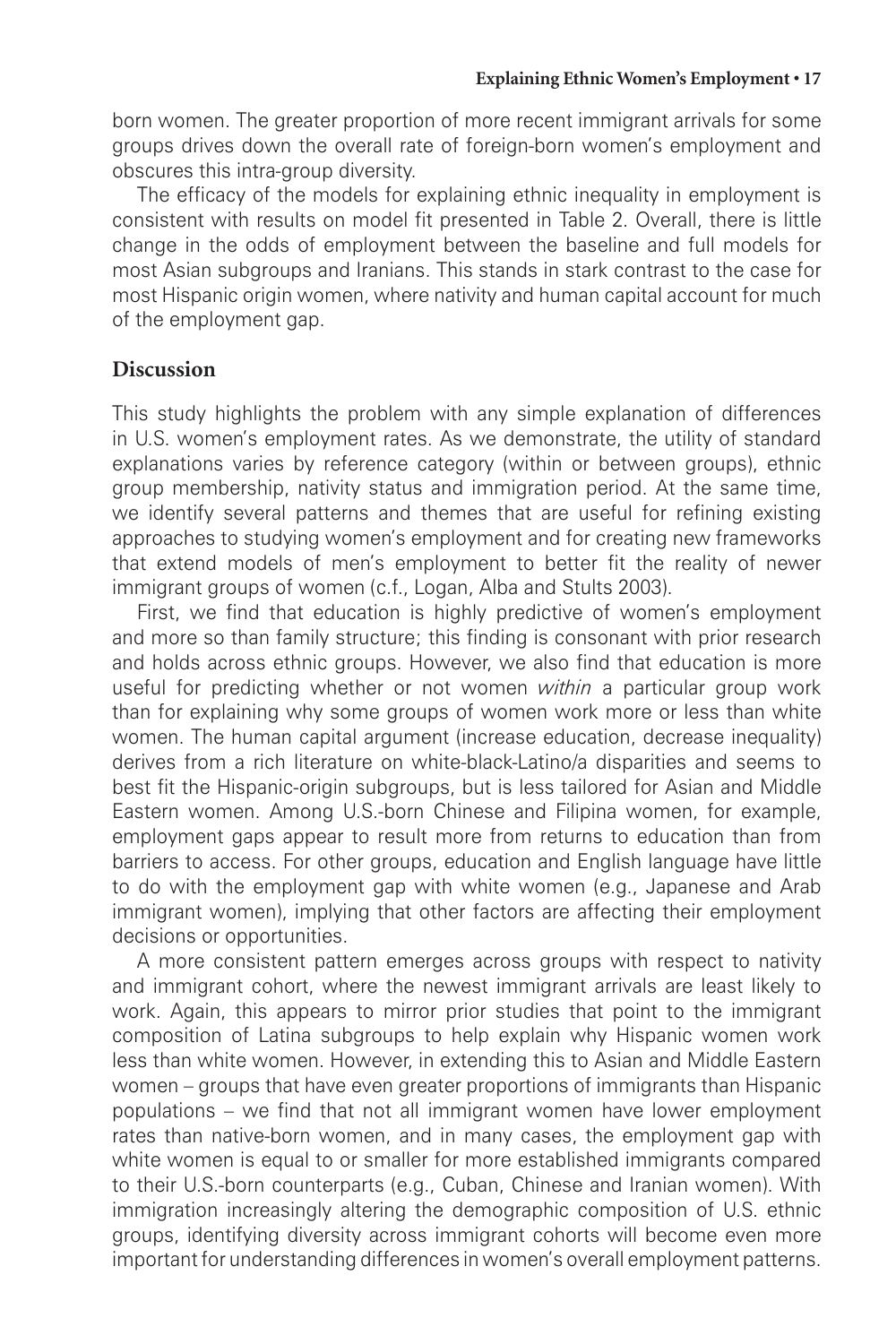In addition to differentiating women's employment by national origin and nativity, future research will need to distinguish between the experiences of immigrant cohorts and search for better conceptual and operational tools to account for observed differences.

The inability of existing models to explain variations in employment for many of the ethnic subgroups – especially more recent immigrants – raises the important question of where future research should look next. An avenue that seems especially promising is refining how we conceptualize and measure the influence of cultural assimilation on women's employment. Current measures, typically limited to nativity and occasionally duration of U.S. residency, inadequately capture how cultural norms on gender roles shape women's employment opportunities outside of the home. In part, this reflects the fact that current models of female employment derive from theories originally aimed at understanding men's employment patterns. While cultural gender norms are less important in the case of men (the male breadwinner role is nearly universal), they are clearly significant for women's employment, especially in non-Western, non-industrialized nations.

Thus, the question remains: Where do we begin to revise existing frameworks to capture these complexities? Qualitative studies suggest that looking more closely at the influence of marriage on immigrant women's employment may be rewarding (Ebaugh and Chafetz 1999; Foner 1997; Lim 1997). We find that marriage has virtually no effect on Cuban or Puerto Rican women's employment, but is especially restrictive for Asian Indian and Arab women, and to a lesser extent, Mexican and Chinese women. These effects are net of family wages, suggesting that something other than husband's income is discouraging employment. And for the most part, these are highly-educated women whose privileged status should make them more, not less, likely to be employed (England et al. 2004). Some recent work has suggested that having a spouse of the same ethnicity (homogamy) is an important mechanism for reproducing culturally normative gender expectations among immigrants (Ebaugh and Chafetz 1999; Read 2004a), thus it may be useful to revisit how we conceptualize the role of marriage for immigrant women's employment. Among groups with high levels of endogamy, it may very well be that marriage indicates the salience of in-group solidarity and captures cultural effects that are typically inestimable in most data sets used to study female employment. This hypothesis is testable, albeit crudely, with census data, but we have left that to a more focused study on immigrant women's employment.<sup>7</sup>

This study is not without limitations. Because we were interested in looking at multiple groups of women, we were unable to contextualize the unique experiences of each of the 12 ethnic groups, an unfortunate omission given the diversity that exists within these large populations. However, there are numerous in-depth case studies on these groups, and many of them provided the impetus for our primary objective of presenting a broader assessment of the applicability of existing frameworks across multiple ethnic groups of U.S. women. We also sought to supplement the more individualized case studies of lesser known populations, such as Arab, Iranian and Korean women, because they have historically been overlooked in national-level studies of U.S. female employment.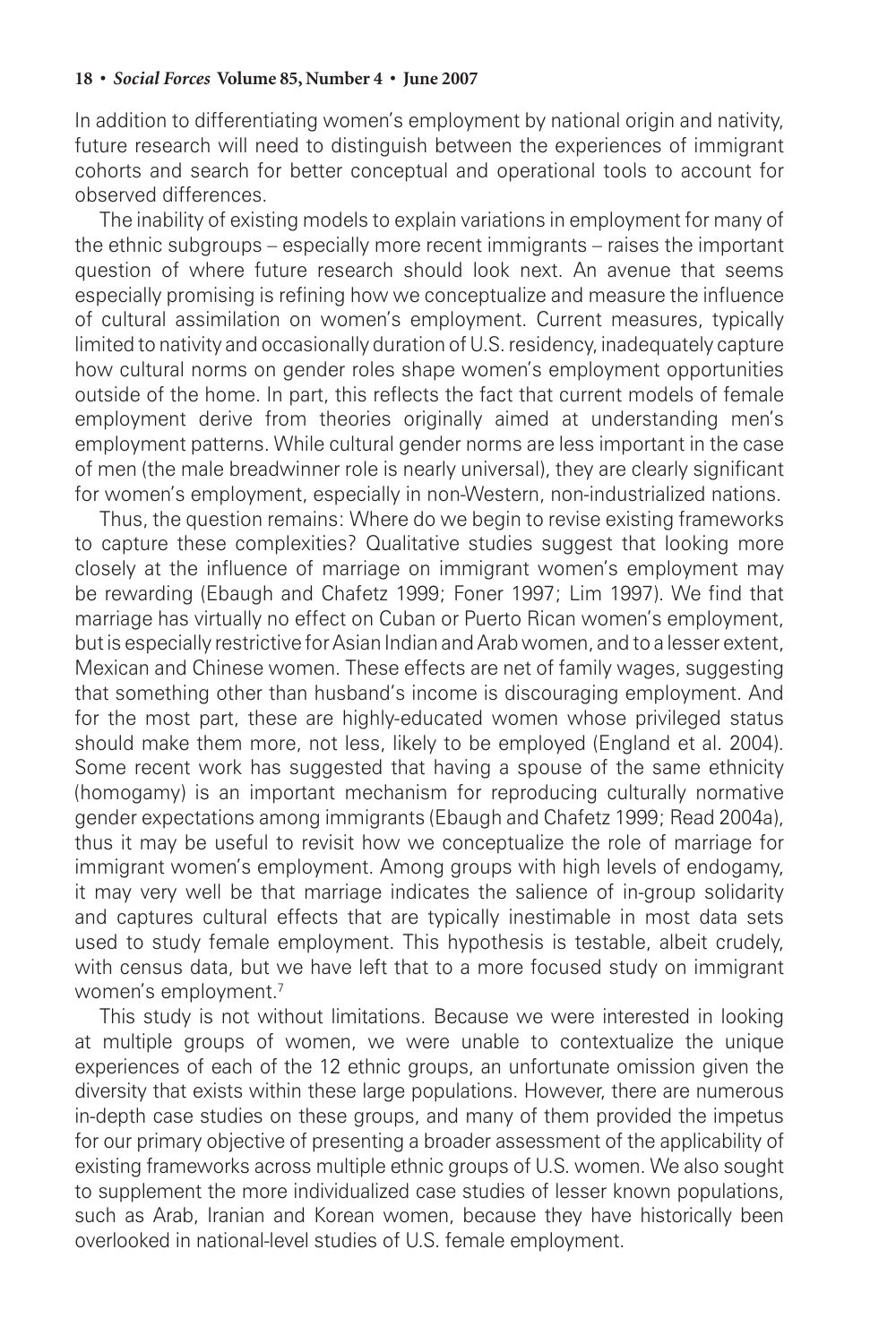Overall, this study points to the diversity that characterizes today's groups of U.S. women and suggests that a "one size" approach does not fit all. Not only are U.S. women distinguished by different employment patterns, but they also are unique in the circumstances that influence their labor force participation. Factors that historically shaped women's employment are not necessarily the same as those that influence newer groups of immigrants. Future research must continue to search for more complete models of female labor force participation to fit the growing heterogeneity of U.S. ethnic groups.

## **Notes**

- 1. For information, see "Comparing Employment, Income, and Poverty: Census 2000 and the Current Population Survey" by Sandra Luckett Clark, John Iceland, Thomas Palumbo, Kirby Posey and Mai Weismantle. Housing and Household Economic Statistics Division, U.S. Census Bureau, September 2003; http://www.census.gov/hhes/www/laborfor/final2\_b8\_nov6.pdf.
- 2. Respondents born in Algeria, Bahrain, Iraq, Jordan, Kuwait, Lebanon, Oman, Qatar, Sauda Arabia, Syria, United Arab Emirates, Yemen, Egypt, Libya, Morocco, Sudan or Tunisia, or reporting first or second ancestry from one of those countries or North African, Transjordan, Palestinian, Gaza Strip, West Bank, South Yemen, Mideast, Arab or Arabic.
- 3. Japanese women are the exception with 48.7 percent being foreign born.
- 4. These 10-year intervals represent immigration cohorts for the past three decades and more accurately captures the concept of cultural assimilation than would a smaller number of categories (e.g., 15-year intervals).
- 5. There is no clear standard for reporting predictive power in logistic models (DeMaris 2002). However, our purpose here is more to identify the range of effectiveness – and see for which groups the model is more or less effective – than it is to measure predictive power to an exact standard. We are heartened by the similar results from the two measures reported here, which produce a rank-order correlation among these groups of .96.
- 6. We are aware of the methodological literature on explaining between-group inequality as a function of differences in means (described as compositional, characteristic or structural components) vs. differences in coefficients (seen as indicators of treatment, discrimination, or behavior) (e.g., Bianchi et al. 2000; Jones and Kelly 1984; Sayer, Casper and Cohen 2004). The simpler analytic strategy in Table 3 is suitable for our primary question of whether the various explanations for women's employment are universally applicable across ethnic groups.
- 7. We do not attempt to examine the effects of homogamy in this paper because we are focusing on both U.S.-born and immigrant women and rates of intermarriage are extremely high among the U.S. born. For example, Kulczycki and Lobo (2002) find that 80 percent of U.S.-born Arabs have non-Arab spouses.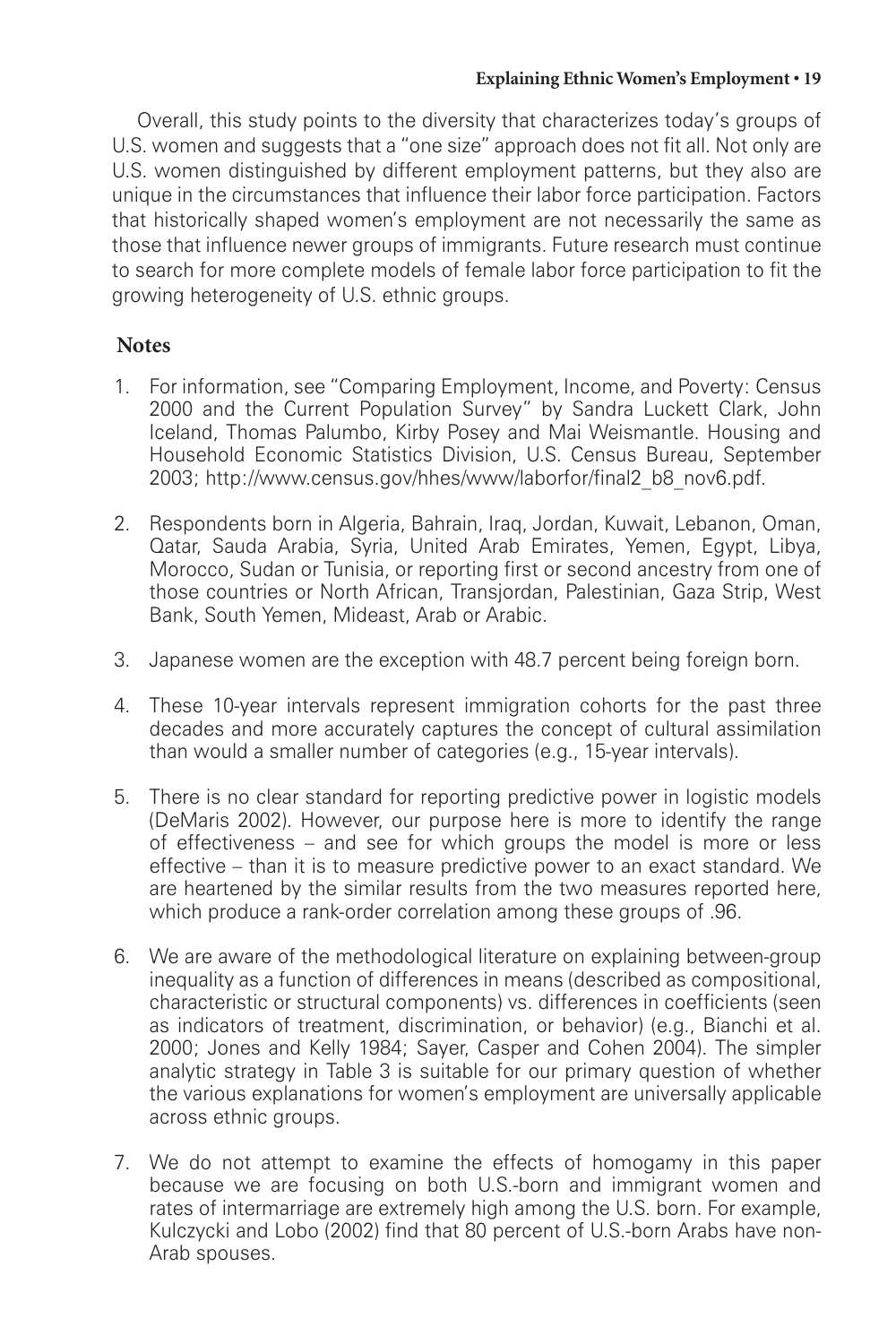## **References**

- Acker, Joan. 1973. "Women and Social Stratification: A Case of Intellectual Sexism." *American Journal of Sociology* 78:936-45.
- Allison, Paul D. 1999. *Logistic Regression Using the SAS System: Theory and Application*. Cary, NC: SAS Institute.
- Bean, Frank, and Marta Tienda. 1987. *The Hispanic Population of the United States*. Russell Sage Foundation.
- Bianchi, Suzanne M., M. A. Milkie, Liana C. Sayer and John P. Robinson. 2000. "Is Anyone Doing the Housework? Trends in the Gender Division of Household Labor." *Social Forces* 79:191-228.
- Borjas George J. 1994. "The Economics of Immigration." *Journal of Economic Literature* 32:1667-1717.
- Bozorgmehr, Mehdi. 1998. "From Iranian Studies to Studies of Iranians in the United States." *Iranian Studies* 31:5-30.
- Bozorgmehr, M., Claudia Der-Martirosian and George Sabagh. 1996. "Middle Easterners: A New Kind of Immigrant." Pp. 345-75. *Ethnic Los Angeles*. Roger Waldinger and Mehdi Bozorgmehr, editors. Russell Sage Foundation.
- Browne, Irene. Editor. 1999. *Race, Gender and Economic Inequality: African American and Latina Women in the Labor Market*. Russell Sage Foundation.

\_\_\_\_\_\_. "Explaining the Black-White Gap in Labor Force Participation among Women Heading Households." *American Sociological Review* 62:236-52.

- Cohen, Philip N. 2002. "Extended Households at Work: Living Arrangements and Inequality in Single Mothers' Employment." *Sociological Forum* 17:445-63.
- Cohen, Philip N., and S.M. Bianchi. 1999. "Marriage, Children, and Women's Employment: What Do We Know?" *Monthly Labor Review* 122:22-31.
- Cohen, Philip N., and Lynne M. Casper. 2002. "In Whose Home? Multigenerational Families in the United States, 1998-2000." *Sociological Perspectives* 45:1-20.
- Cotter, David A., JoAnn DeFiore, Joan M. Hermsen, Brenda Marsteller Kowalewski and Reeve Vanneman. 1998. "The Demand for Female Labor." *American Journal of Sociology* 103:1673-99.
- Dallalfar, Arlene. 1994. "Iranian Women as Immigrant Entrepreneurs." *Gender & Society* 8:541-61.
- Demaris, Alfred. 2002. "Explained Variance in Logistic Regression: A Monte Carlo Study of Proposed Measures." *Sociological Methods & Research* 31:27-74.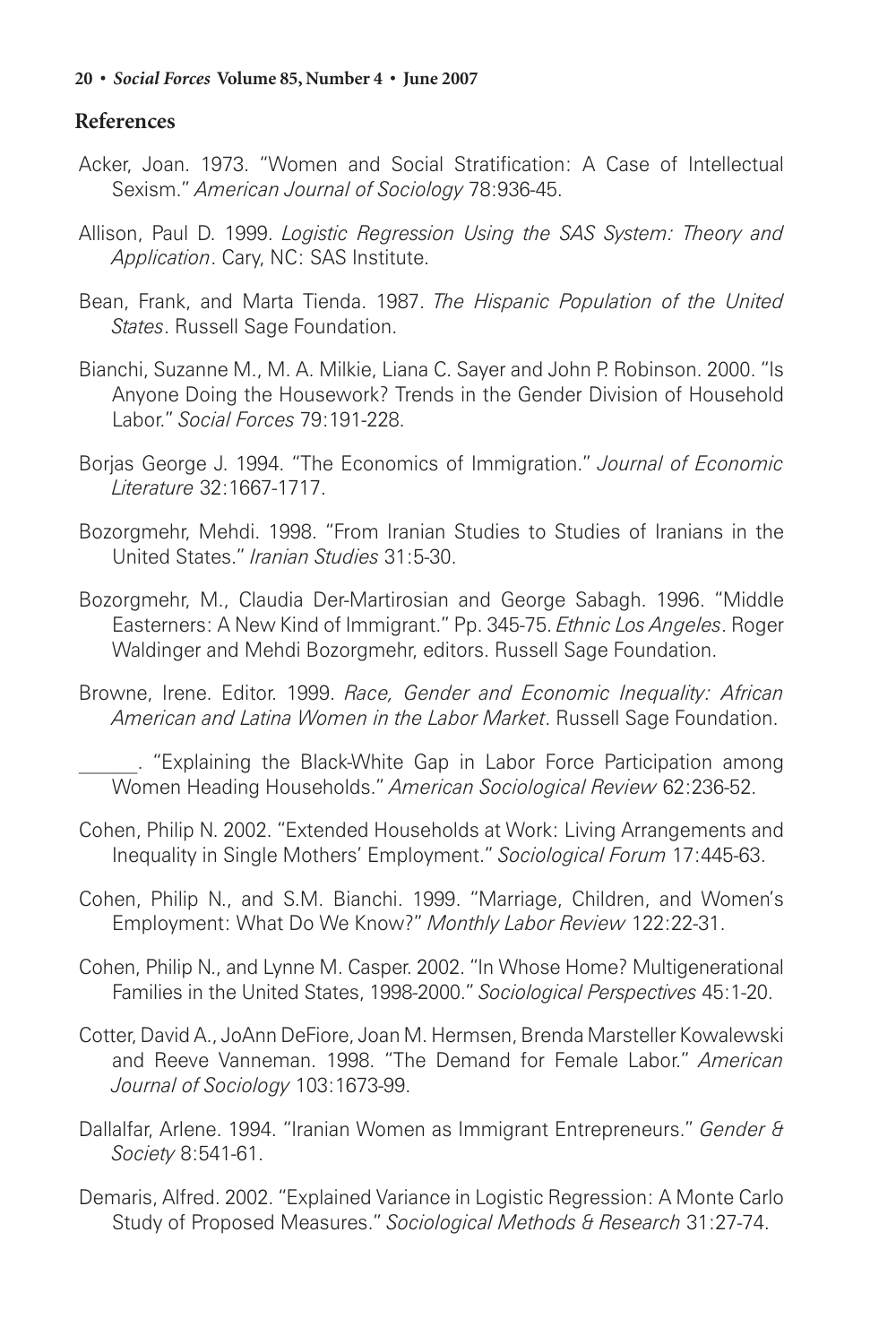Dill, Bonnie Thornton. 1979. "The Dialectics of Black Womanhood." *Signs* 4:543-55.

- Ebaugh, Helen Rose, and Janet S. Chafetz. 1999. "Agents for Cultural Reproduction and Structural Change: The Ironic Role of Women in Immigrant Religious Institutions." *Social Forces* 78:585-612.
- England, Paula, Carmen Garcia-Beaulieu and Mary Ross. 2004. "Women's Employment among Blacks, Whites, and Three Groups of Latinas: Do More Privileged Women Have Higher Employment?" *Gender & Society* 18:494-509.
- Espiritu, Yen L. 2001. "'We Don't Sleep Around Like White Girls Do': Family, Culture, and Gender in Filipina American Lives." *Signs* 26:414-40.
- Foner, Nancy. 1997. "The Immigrant Family: Cultural Legacies and Cultural Changes." *International Migration Review* 31:961-74.

Gold, Steven J. 2002. *The Israeli Diaspora*. University of Washington Press.

. 1995. "Gender and Social Capital among Israeli Immigrants in Los Angeles." *Diaspora* 4:267-301.

- Greenlees, Clyde S., and Rogelio Saenz. 1999. "Determinants of Employment of Recently Arrived Mexican Immigrant Wives," *International Migration Review* 33:354-77.
- Hazuda, Helen P., Michael P. Stern and Steven M. Haffner. 1988. "Acculturation and Assimilation Among Mexican-Americans: Scales and Population-Based Data." *Social Science Quarterly* 69:687-706.
- Hondagneu-Sotelo, Pierrette. Editor. 2003. *Gender and U.S. Immigration: Contemporary Trends*. University of California Press.
- Jones, Frank L., and Jonathan Kelley. 1984. "Decomposing Differences Between Groups – A Cautionary Note on Measuring Discrimination." *Sociological Methods & Research* 2:323-43.
- Kahn, Joan R., and Leslie A. Whittington. 1996. "The Labor Supply of Latinas in the USA: Comparing Labor Force Participation, Wages, and Hours Worked with Anglo and Black Women." *Population Research and Policy Review* 15:45-73.
- Kulczycki, Andrzej, and Arun Peter Lobo. 2002. "Patterns, Determinants, and Implications of Intermarriage Among Arab Americans." *Journal of Marriage and Family* 64:202-10.

Light, Ivan, and Steven J. Gold. 2000. *Ethnic Economies*. Academic Press.

Lim, In-Sook. 1997. "Korean Immigrant Women's Challenge to Gender Inequality at Home: The Interplay of Economic Resources, Gender, and the Family." *Gender & Society* 11:31-51.